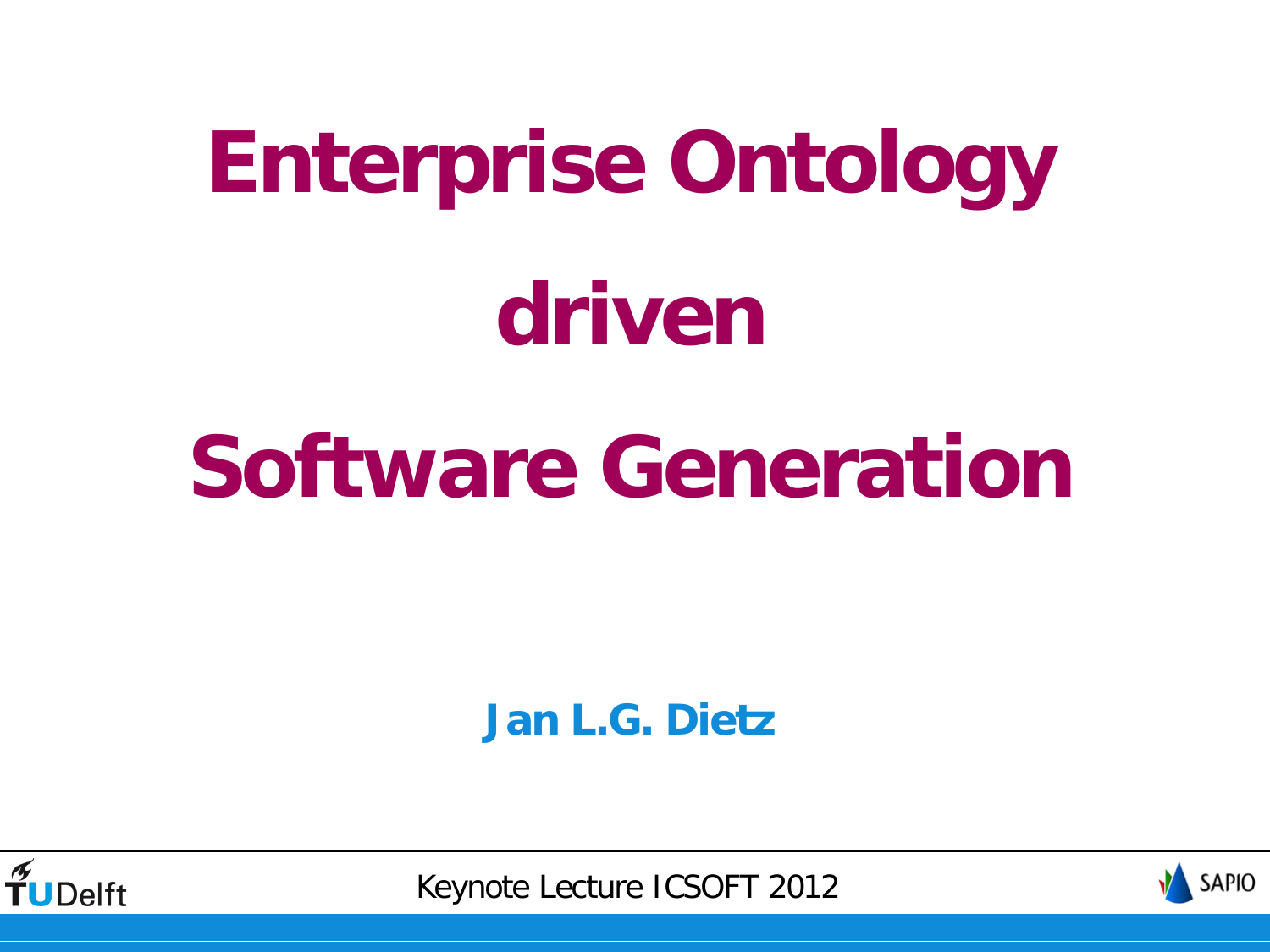#### **Outline**

Model Driven Engineering

System Design (τ-theory)

Enterprise Ontology (ψ-theory)

DEMOP

**Conclusions**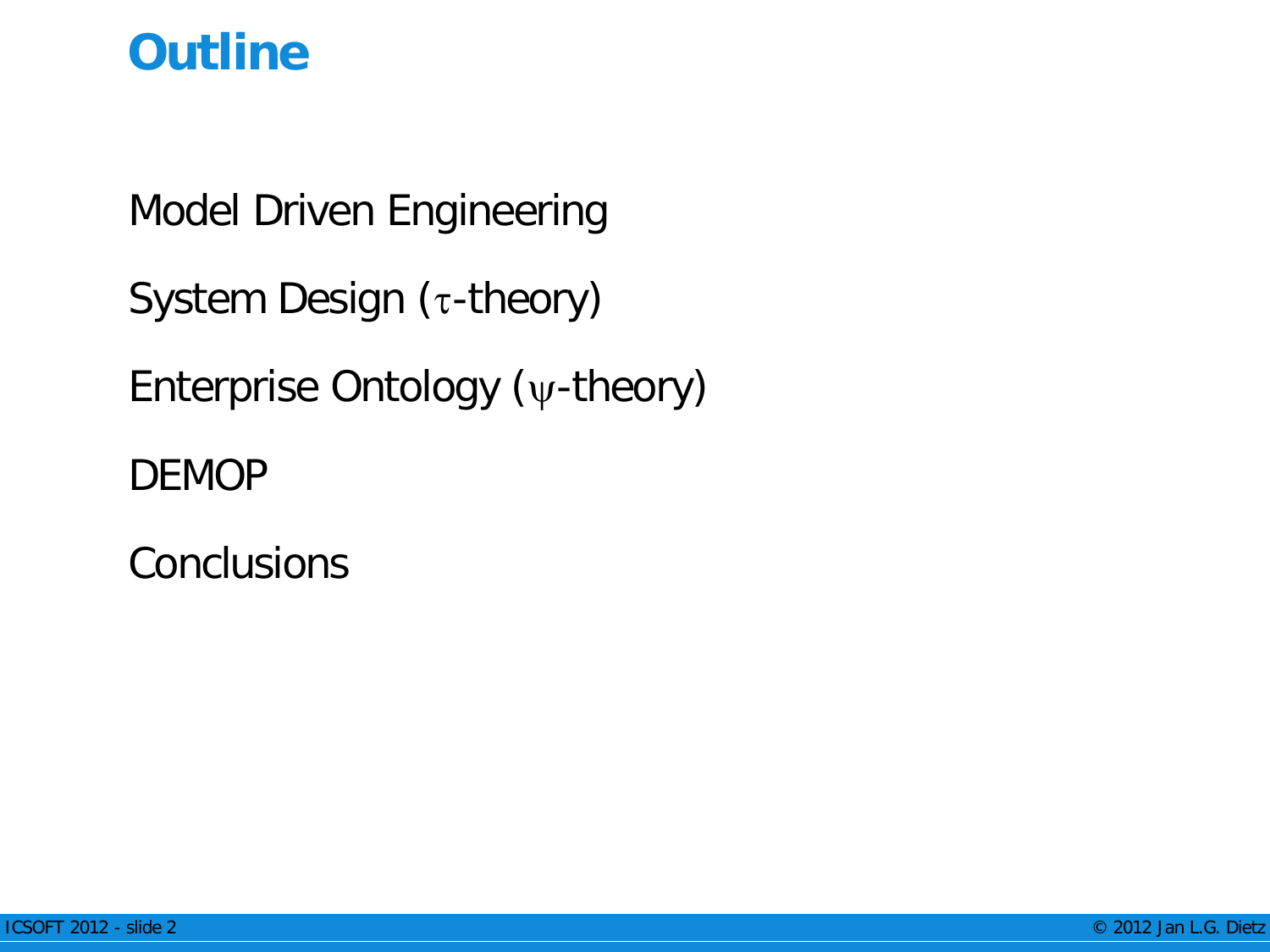#### **Outline**

#### **Model Driven Engineering**

System Design (τ-theory)

Enterprise Ontology (ψ-theory)

DEMOP

**Conclusions**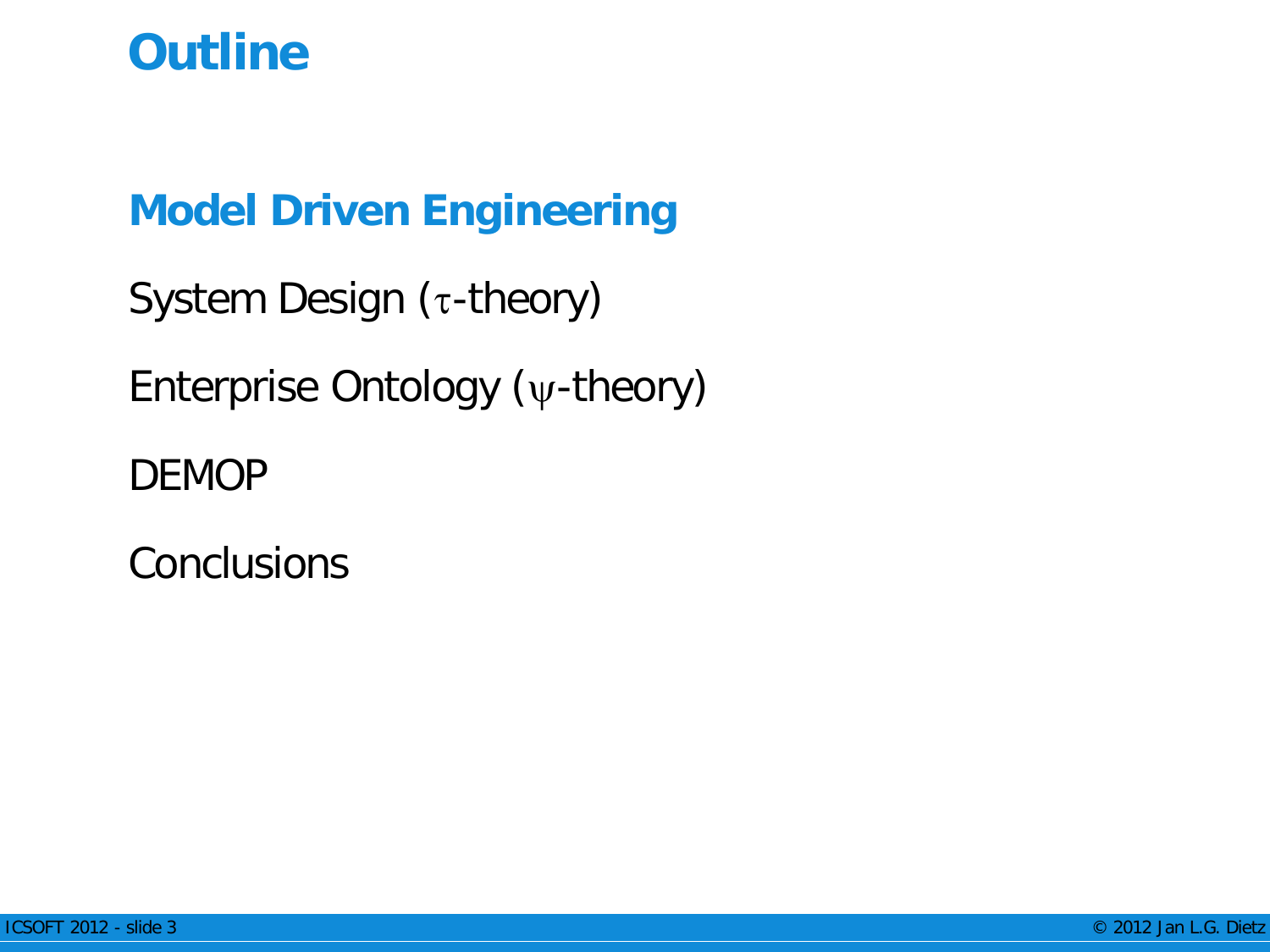#### **What is Model Driven Engineering?**

Model-driven engineering (MDE) is a software development methodology which focuses on creating and exploiting domain models (that is abstract representations of the knowledge and activities that govern a particular application domain), rather than on the computing (or algorithmic) concepts.

The MDE approach is meant to increase productivity by •maximizing compatibility between systems (via reuse of standardized models)

•simplifying the process of design (via models of recurring design patterns in the application domain), and

•promoting communication between individuals and teams working on the system (via a standardization of the terminology and the best practices used in the application domain).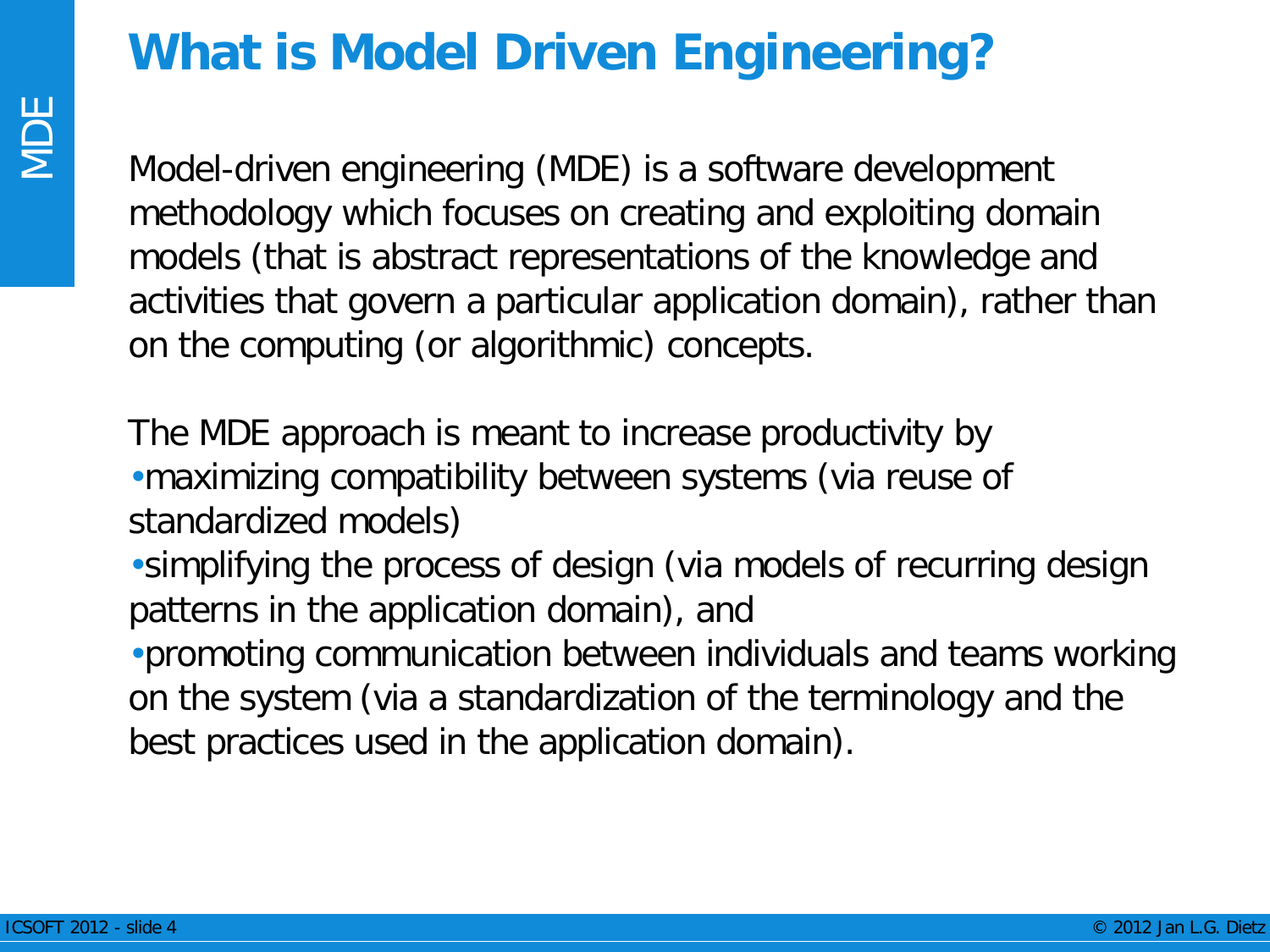#### **How must MDE be understood?**

- Regardless the way in which you apply MDE, you have to cope with the intrinsic characteristics of *system design*.
- So, let us have a look at what system design is about, as conceived in the  $\tau$ -theory.
- To start with, let us recognize the important and fundamental differences between the *function* perspective and the construction perspective on systems.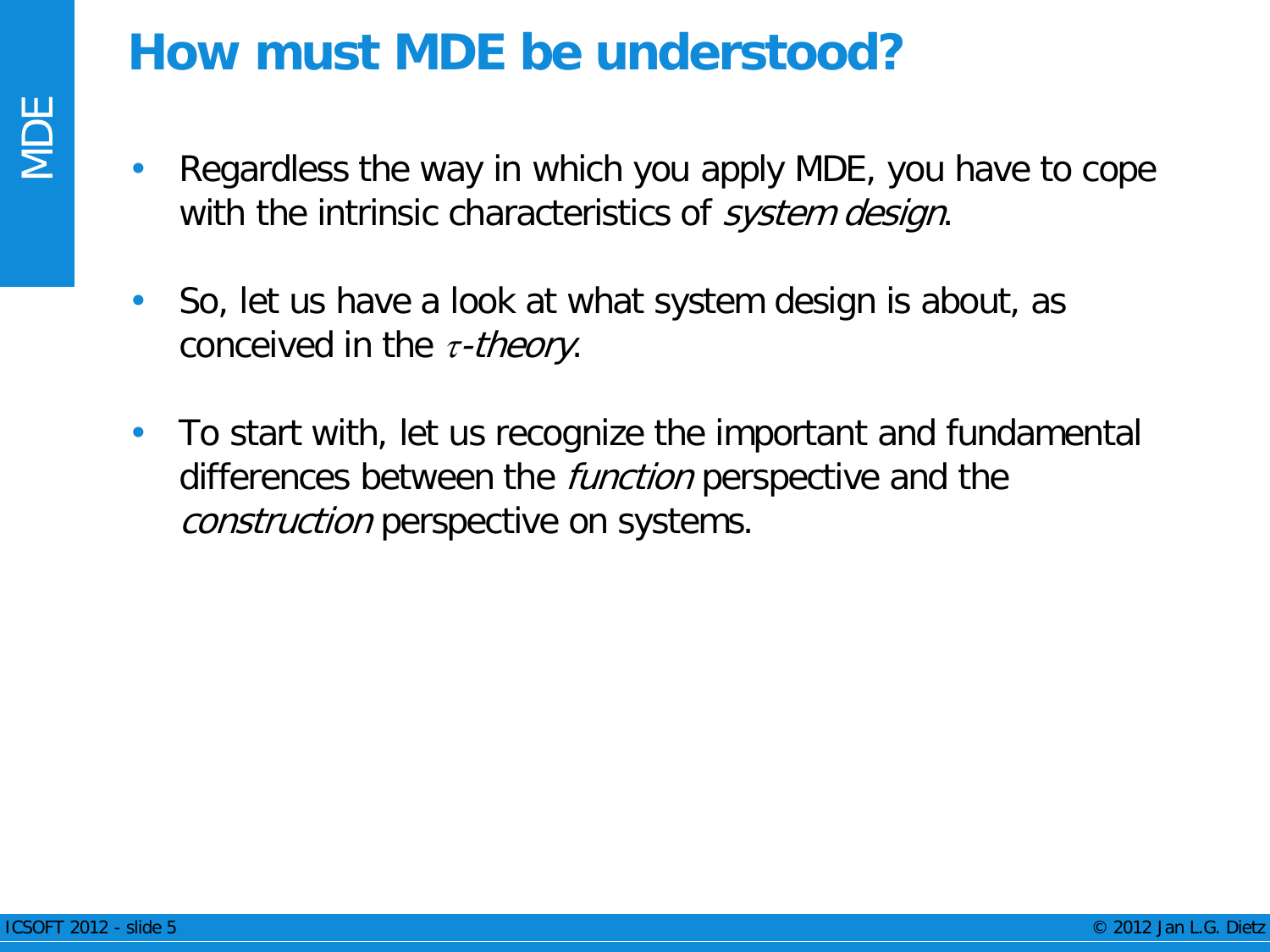#### **Outline**

Model Driven Engineering

**System Design (**τ**-theory)**

Enterprise Ontology (ψ-theory)

DEMOP

**Conclusions**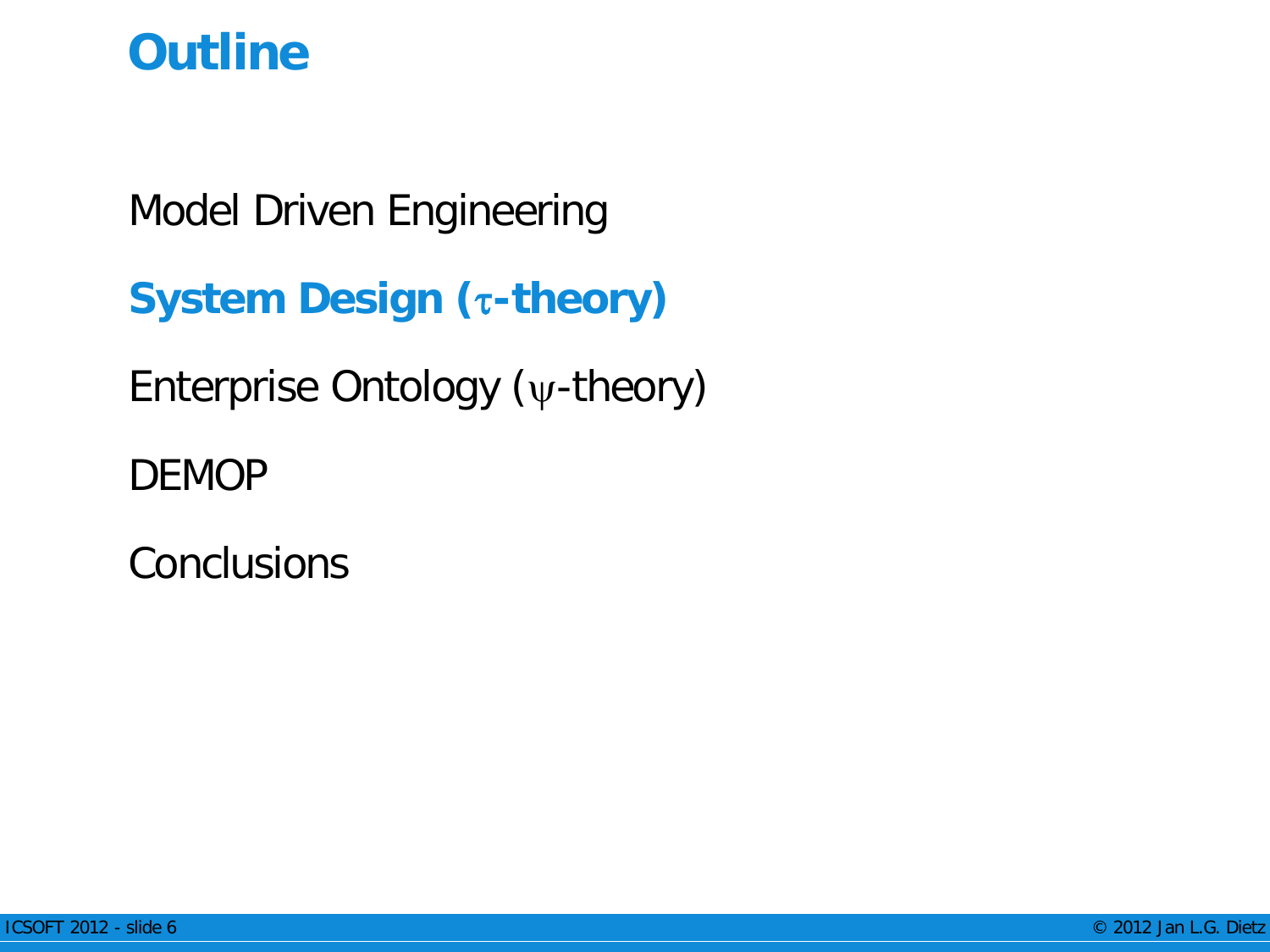### **The** τ**-theory**

The Greek letter  $\tau$  is pronounced as TAO, standing for Technology, Architecture, and Ontology.

The  $\tau$ -theory is a theory about the design of systems (of any kind). It explains the design process and it clarifies the notions of *technology*, architecture and ontology in the design process.

The  $\tau$  -theory is rooted in systemics, ontology, and design theory.

An important notion in the  $\tau$ -theory is the notion of *system category* (physical, biological, social, etc.), which is determined by the nature of the elements and their interaction.

Only systems in the same category can interoperate.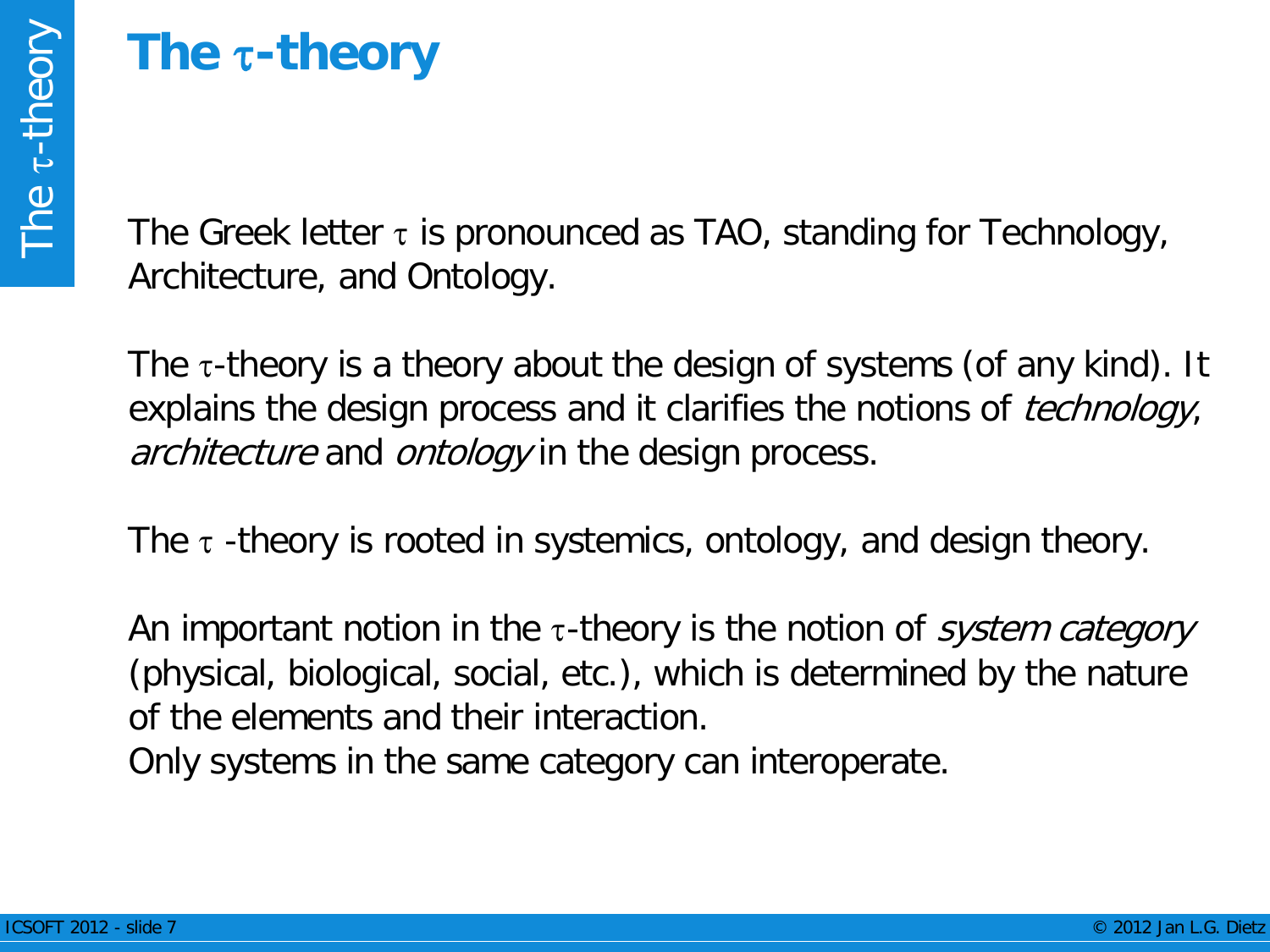## **About construction (1)**

The *construction* of a system is an *objective* notion. Therefore, one can rightly say that a system is its construction.

Because constructional models of systems show their construction 'openly', they are commonly called *white-box* models.

The *ontological* model of a system is the construction model that is fully independent of the system's implementation. Therefore, it is said to constitute the *essence* of the system.

Examples of white-box models:

The DEMO Process Model of a business process

A BPMN model of a workflow

A UML Activity Diagram of a software system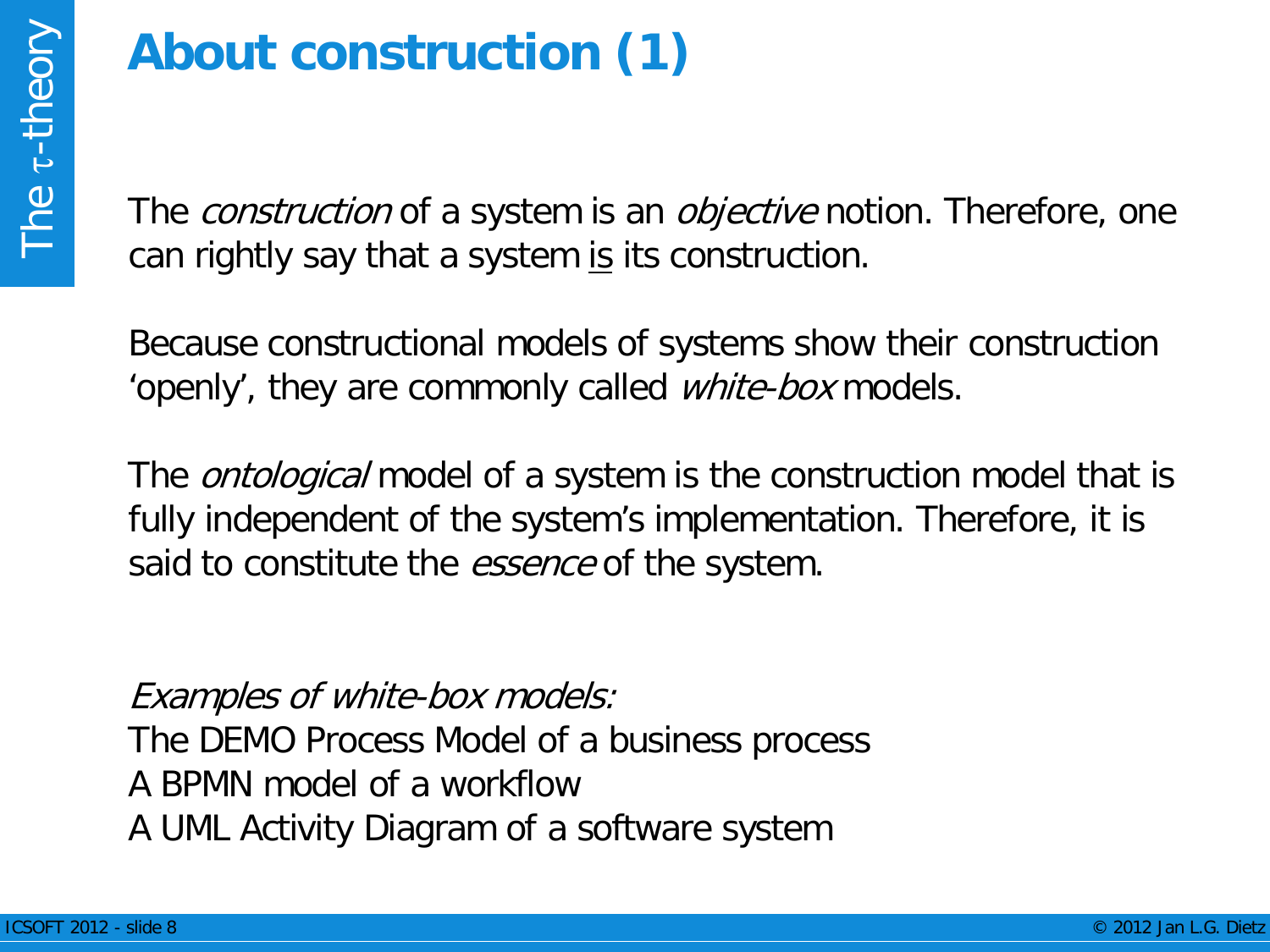## **About construction (2)**



*the mechanic's perspective*

**construction** :

the components and their interactions

#### **operation** :

the manifestation of the construction in the course of time

#### *constructional (de)composition*

car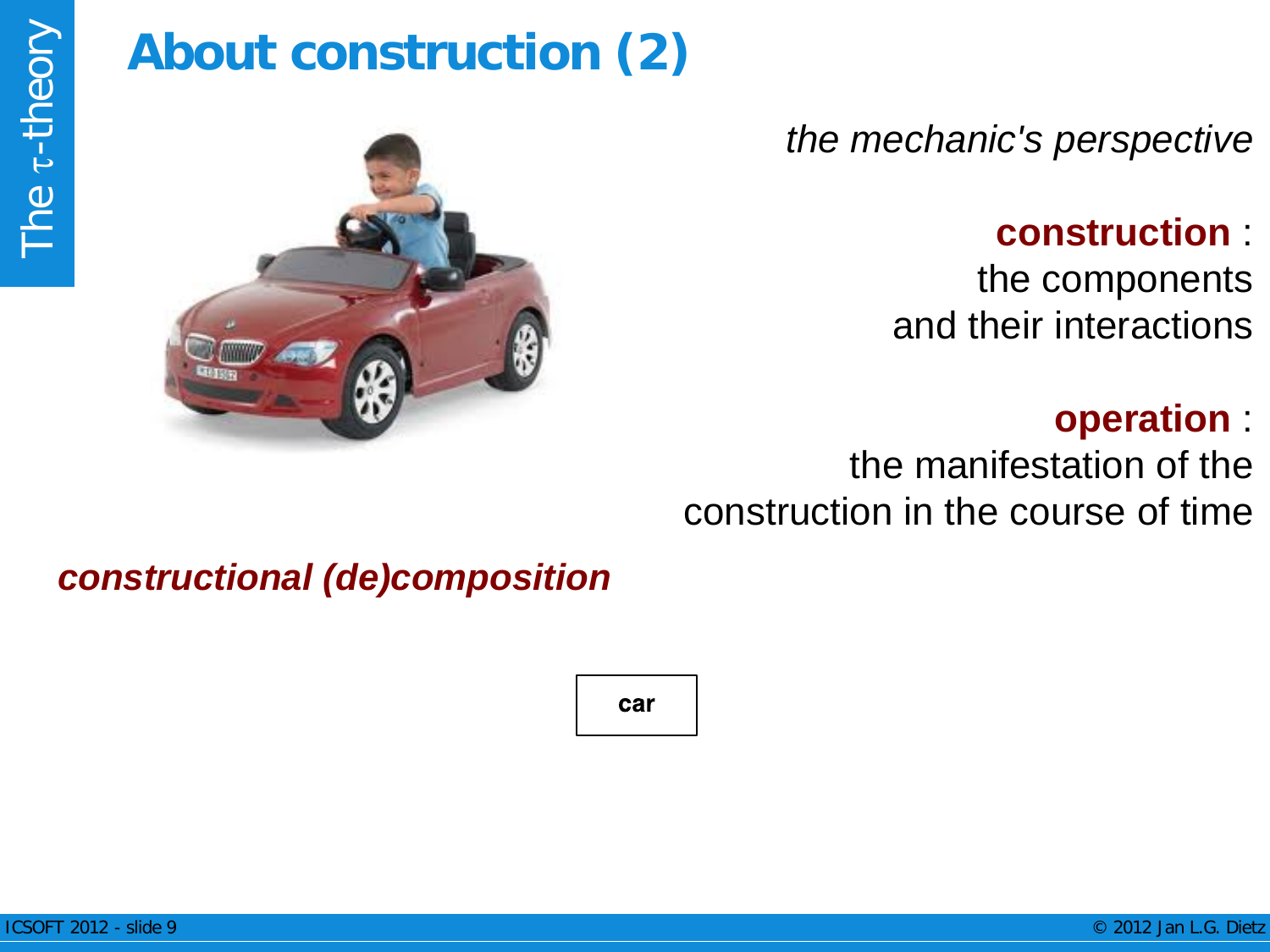## **About function (1)**

The *function* of a system is a *subjective* notion. Function is not a system property but a relationship between a system and a stakeholder. Consequently, a system may 'have' as many functions as there are stakeholders.

Note: regarding artefacts, one may speak of their intended function (intended by the designer).

Because functional models of systems fully hide their construction, they are commonly called *black-box* models.

Examples of black-box models: A value-based model of a business process An IDEF0 model of a workflow A DFD of a software system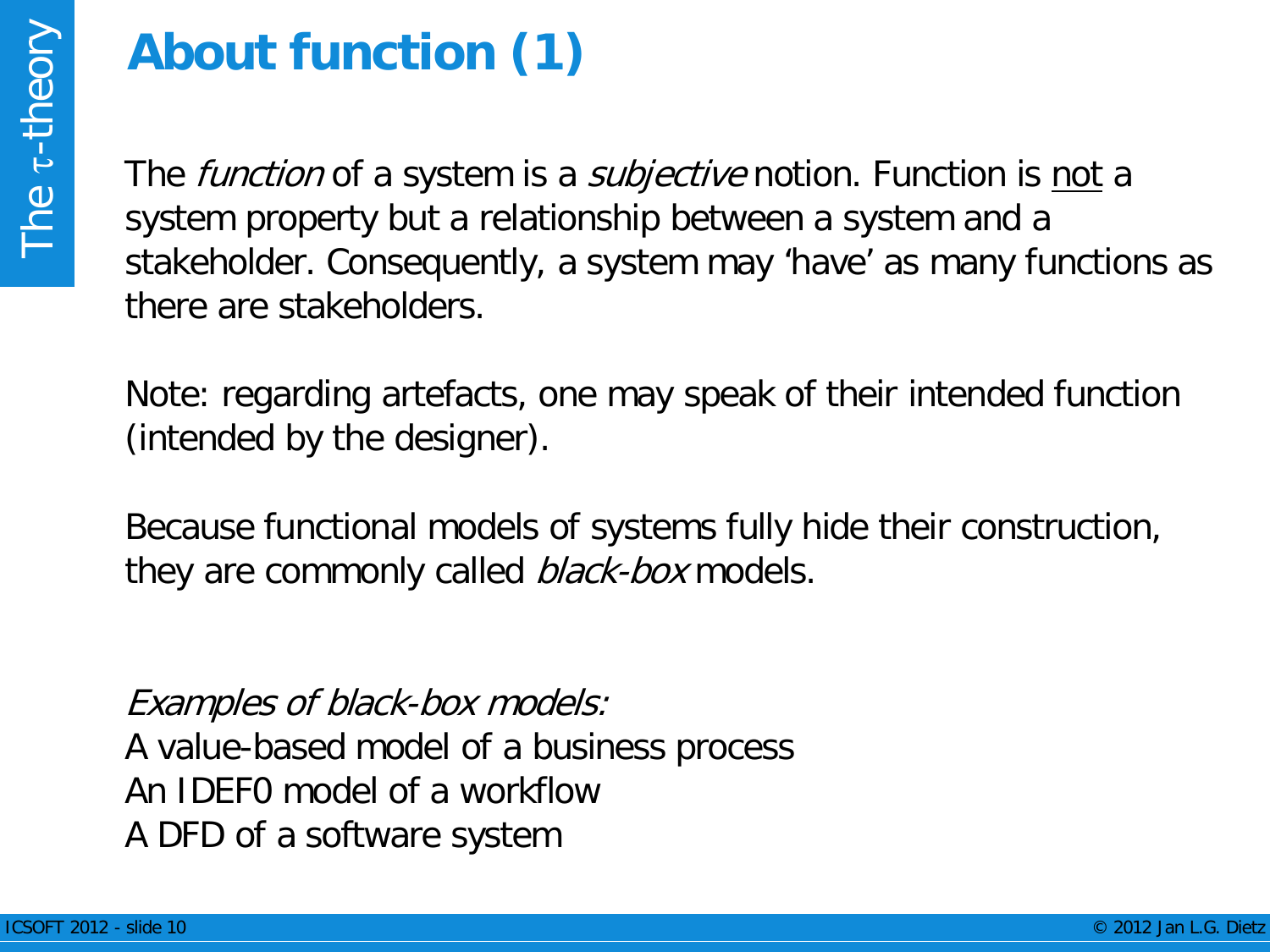## **About function (2)**



#### *functional (de)composition*

car

*the driver's perspective*

**function** :

relationship between input and output

#### **behavior** :

the manifestation of the function in the course of time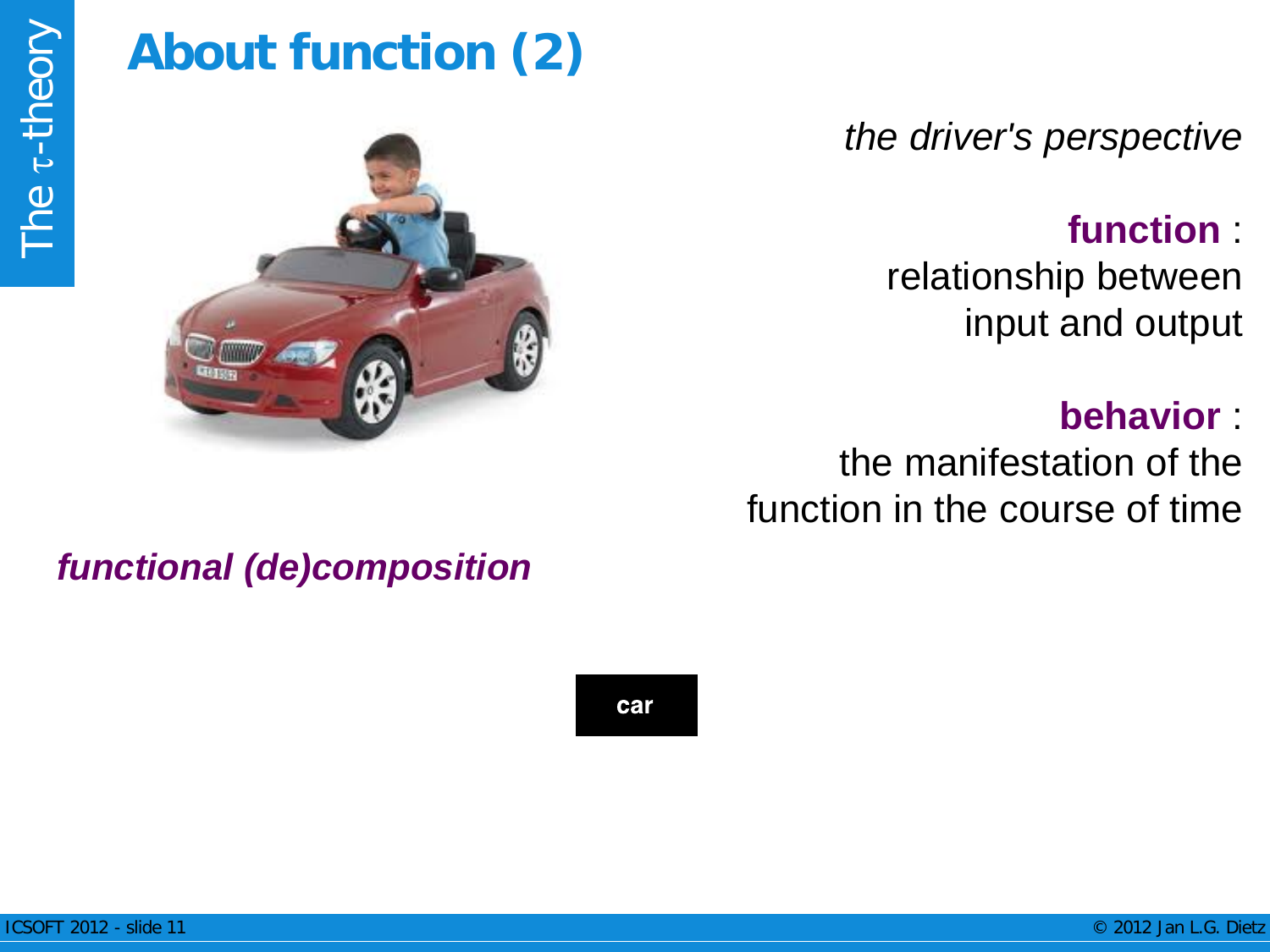#### **The Generic System Development Process**

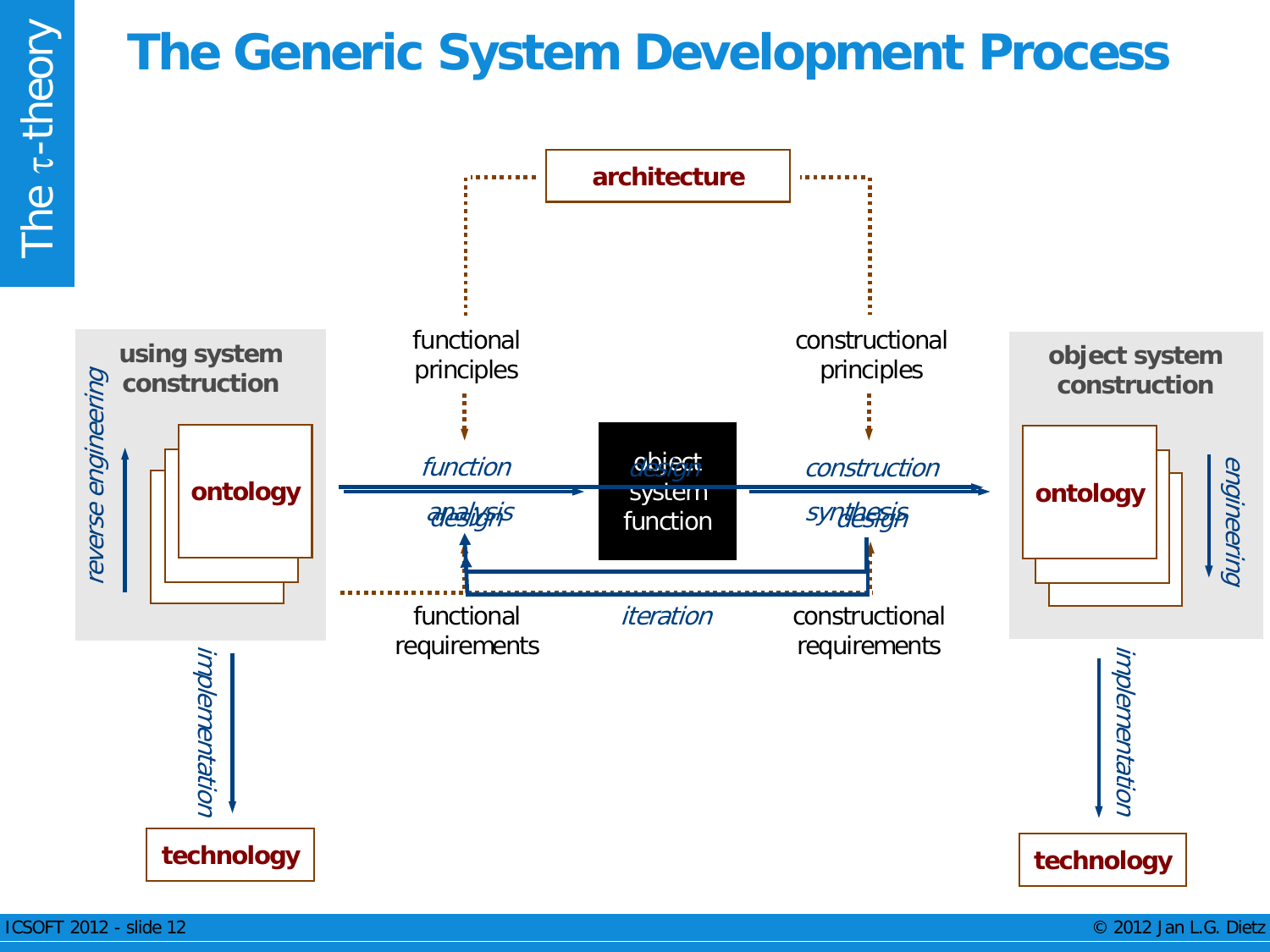## **The persistent errors in software engineering**

Errors of type 1: missing or irrelevant requirements in the OS function

Errors of type 2: missing or irrelevant functions, as brought about by the OS construction

Errors of type 3: inconsistency between constructional models

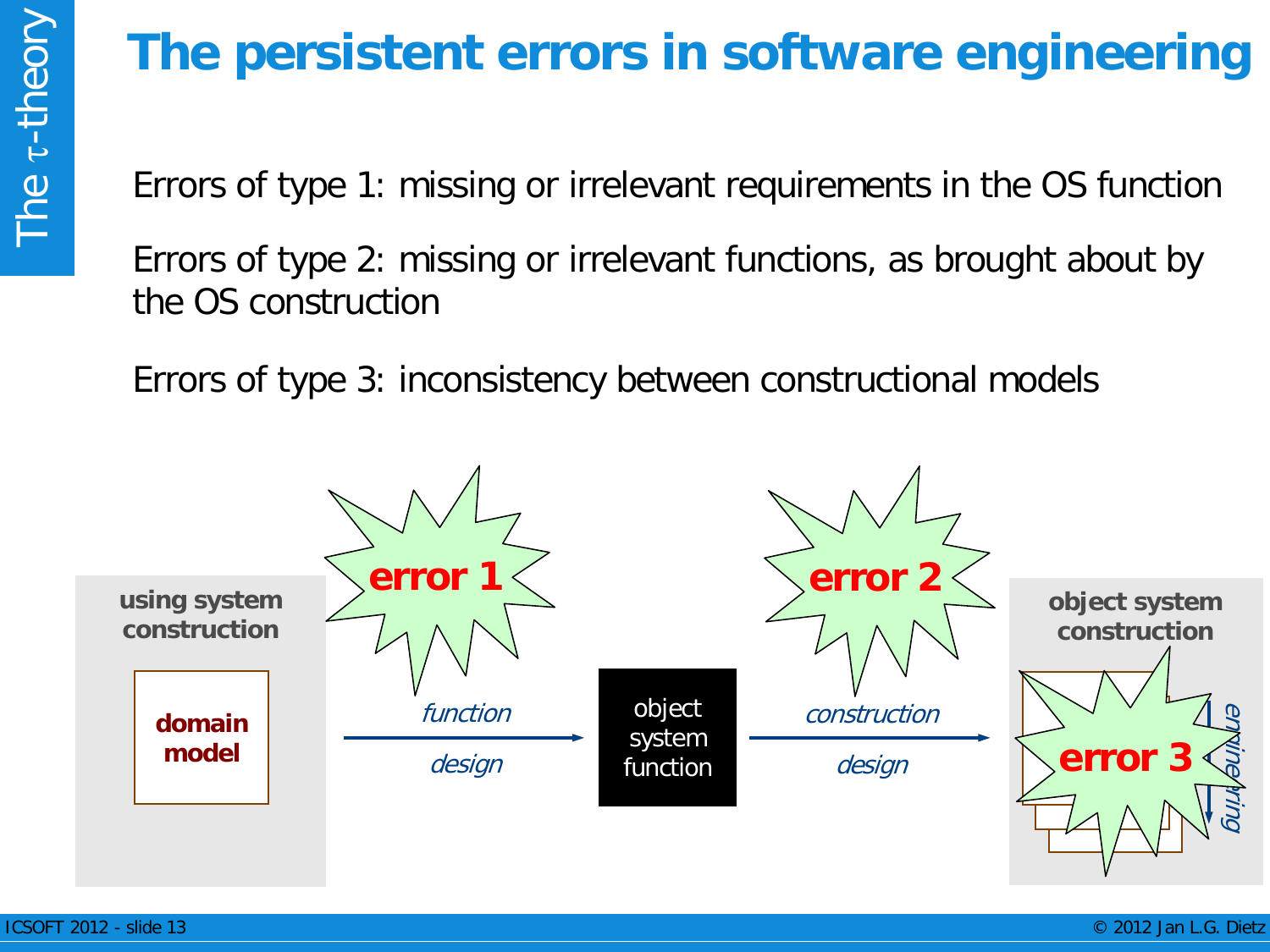#### **Strengths and weaknesses of MDE**

- **STRENGHTS** 
	- It offers the possibility to generate software from high-level models.
- WEAKNESSES
	- The models produced during the system design process are not formally defined. Hence, it is impossible to *verify* them, that is to check them against each other.
	- Because of the *using system* models (domain models) are not truly ontological, it is impossible to *validate* the requirements, nor the resulting system comprehensively.
- IMPROVEMENTS
	- The weaknesses can be removed to a large extent by putting MDE in the framework of the  $\tau$ -theory.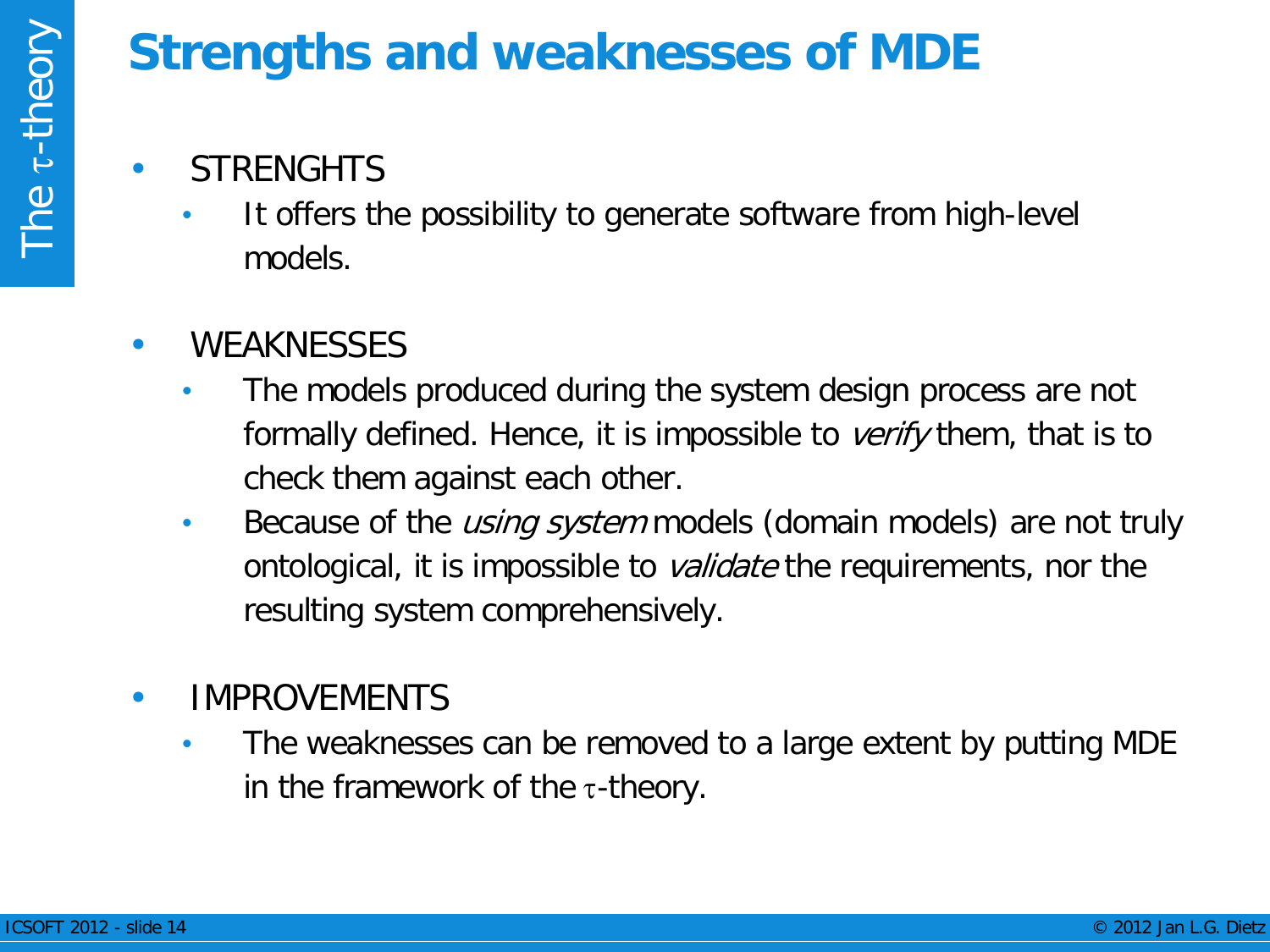#### **Outline**

Model Driven Engineering

System Design (τ-theory)

**Enterprise Ontology (**ψ**-theory)**

DEMOP

**Conclusions**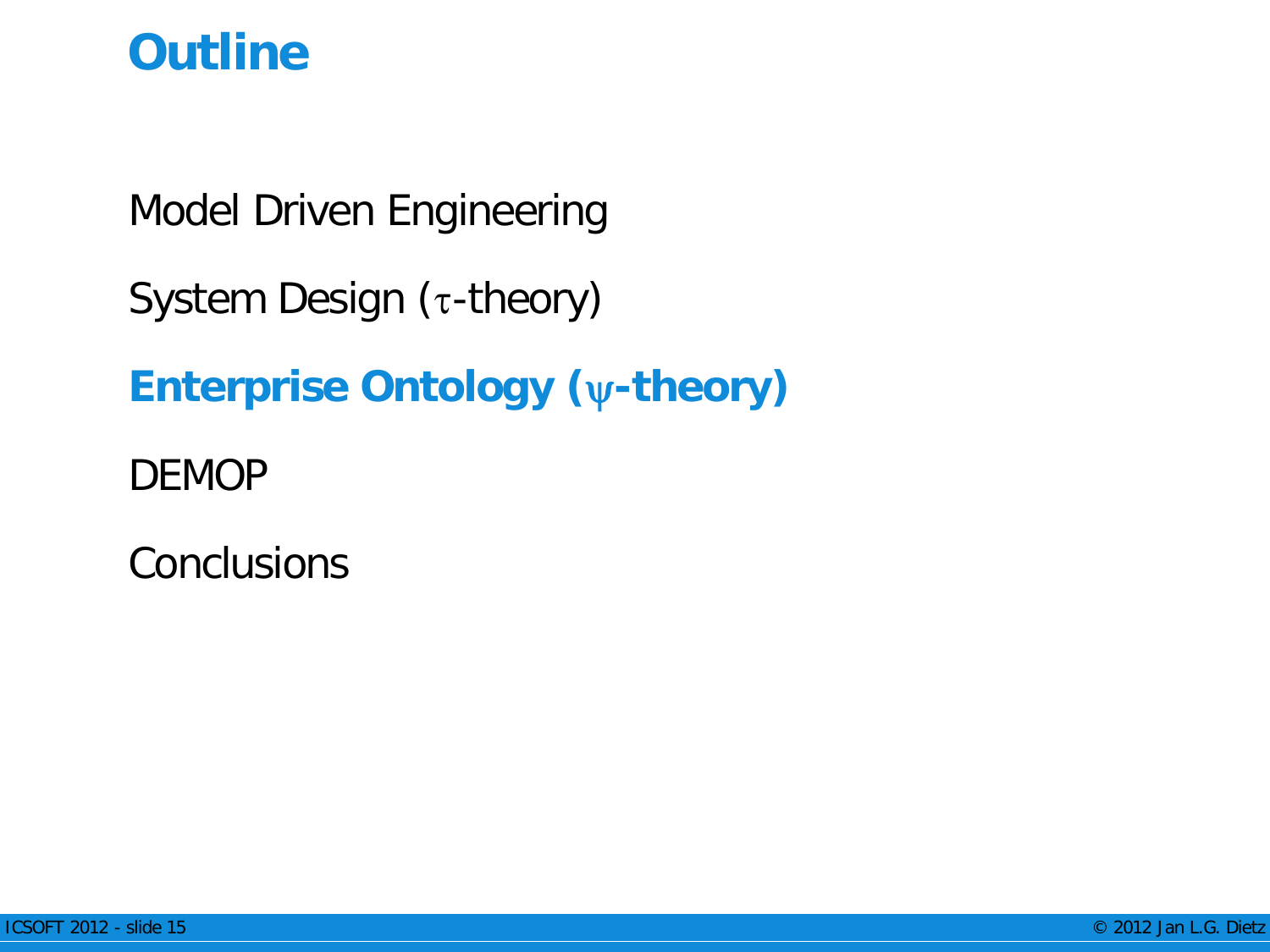#### **The** ψ**-theory**

The Greek letter  $\psi$  is pronounced as PSI, standing for Performance in Social Interaction

The  $\psi$  -theory is a theory about the construction and operation of organizations. It explains the *operating principle* of organizations and it defines the notion of *enterprise ontology*.

The  $\psi$  -theory is rooted in semiotics, language philosophy, systemics, and social action theory.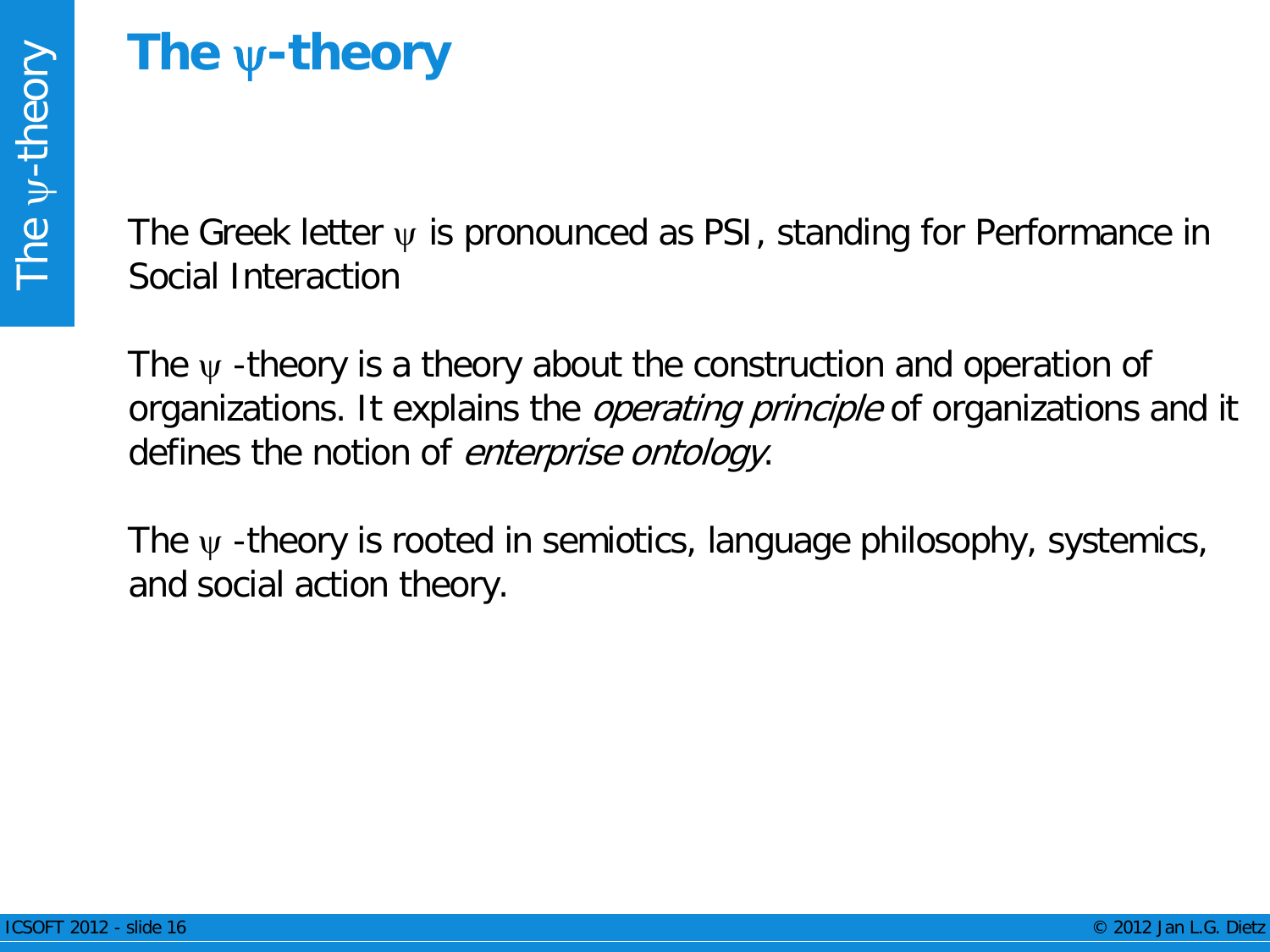## **The** ψ**-theory (1)**

- The *operating principle* of organizations is that *human beings* enter into and comply with *commitments* regarding the production of things. They do so in *communication*, and against a shared background of cultural norms and values.
- Commitments occur in processes that follow the *universal* transaction process. This is a structure of coordination acts, concerning one *production fact*, between two actors. One is the *initiator* (consumer); the other one is the *executor* (producer).
- An *organization* is a network of actors and transactions. Every actor has a particular *authority*, assigned on the basis of competence. Actors are assumed to exercise their authority with responsibility.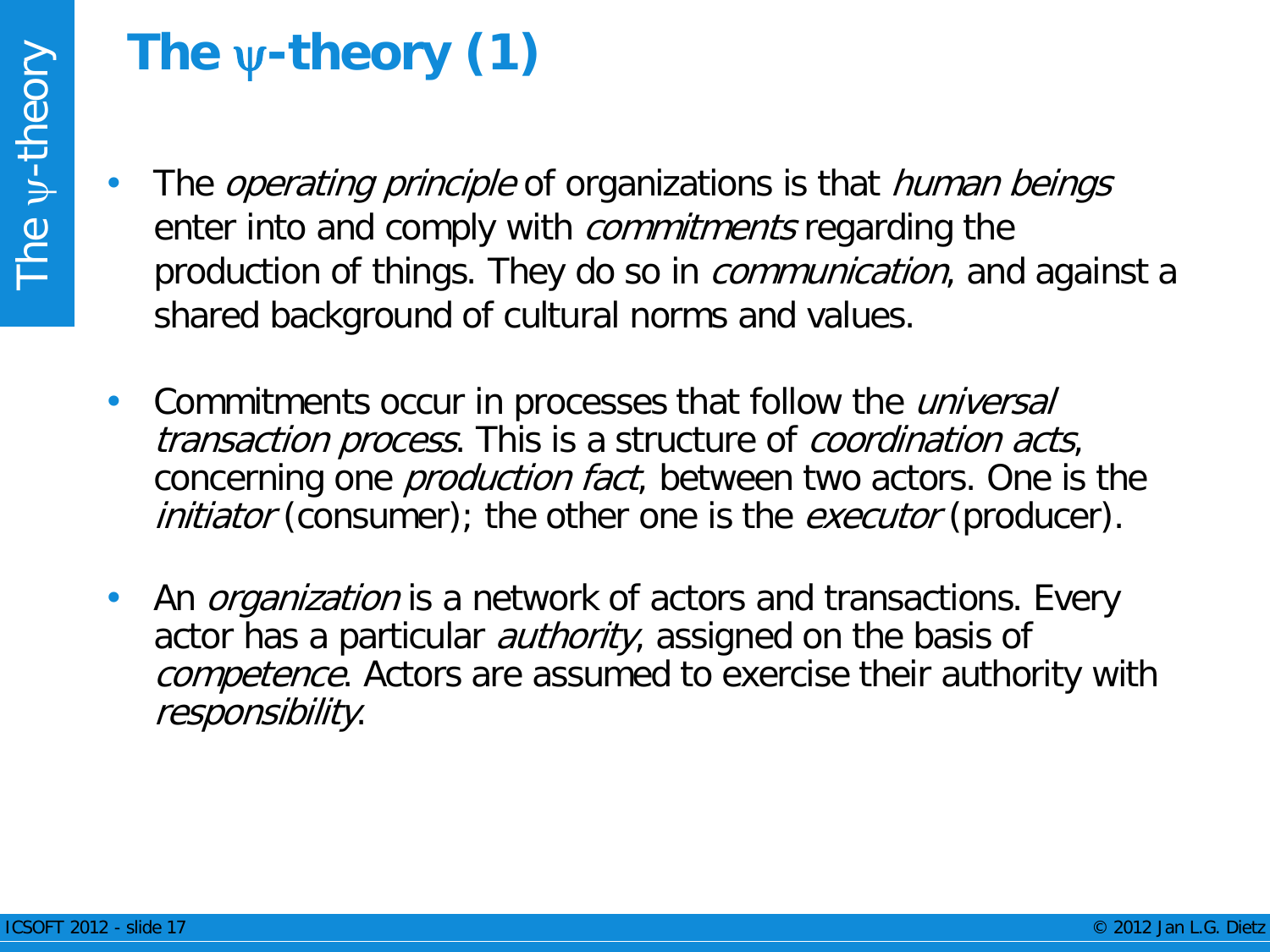## **Examples of coordination acts**

Alicia: I'd like to have a bouquet of red tulips

**Alicia : request : Celestine : order 387 is fulfilled**

Celestine: Just a moment

**Celestine : promise : Alicia : order 387 is fulfilled**

Celestine: Here you are

**Celestine : state : Alicia : order 387 is fulfilled**

Alicia: Thanks

**Alicia : accept : Celestine : order 387 is fulfilled**

result

proposition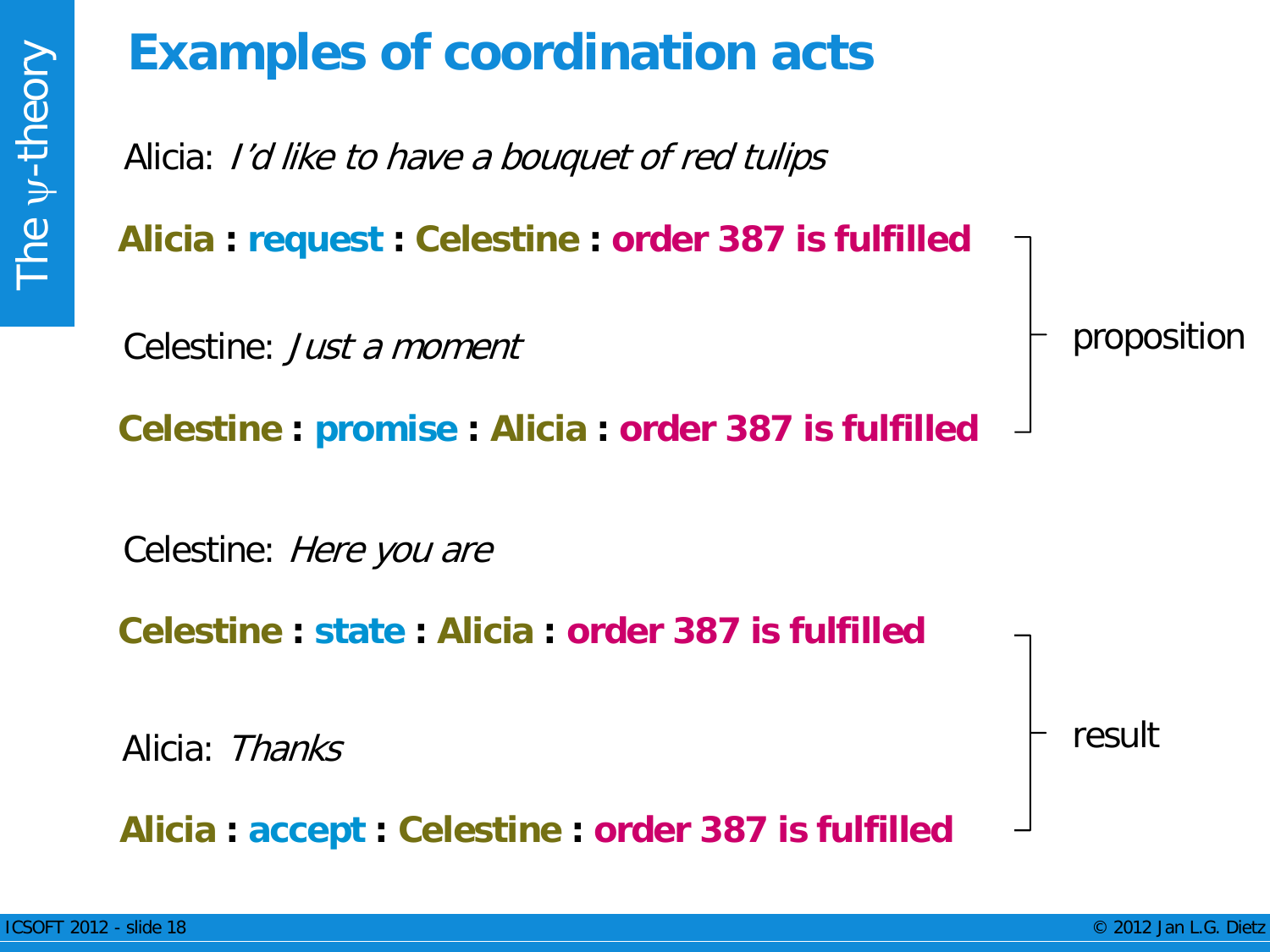## **The** ψ**-theory (2)**

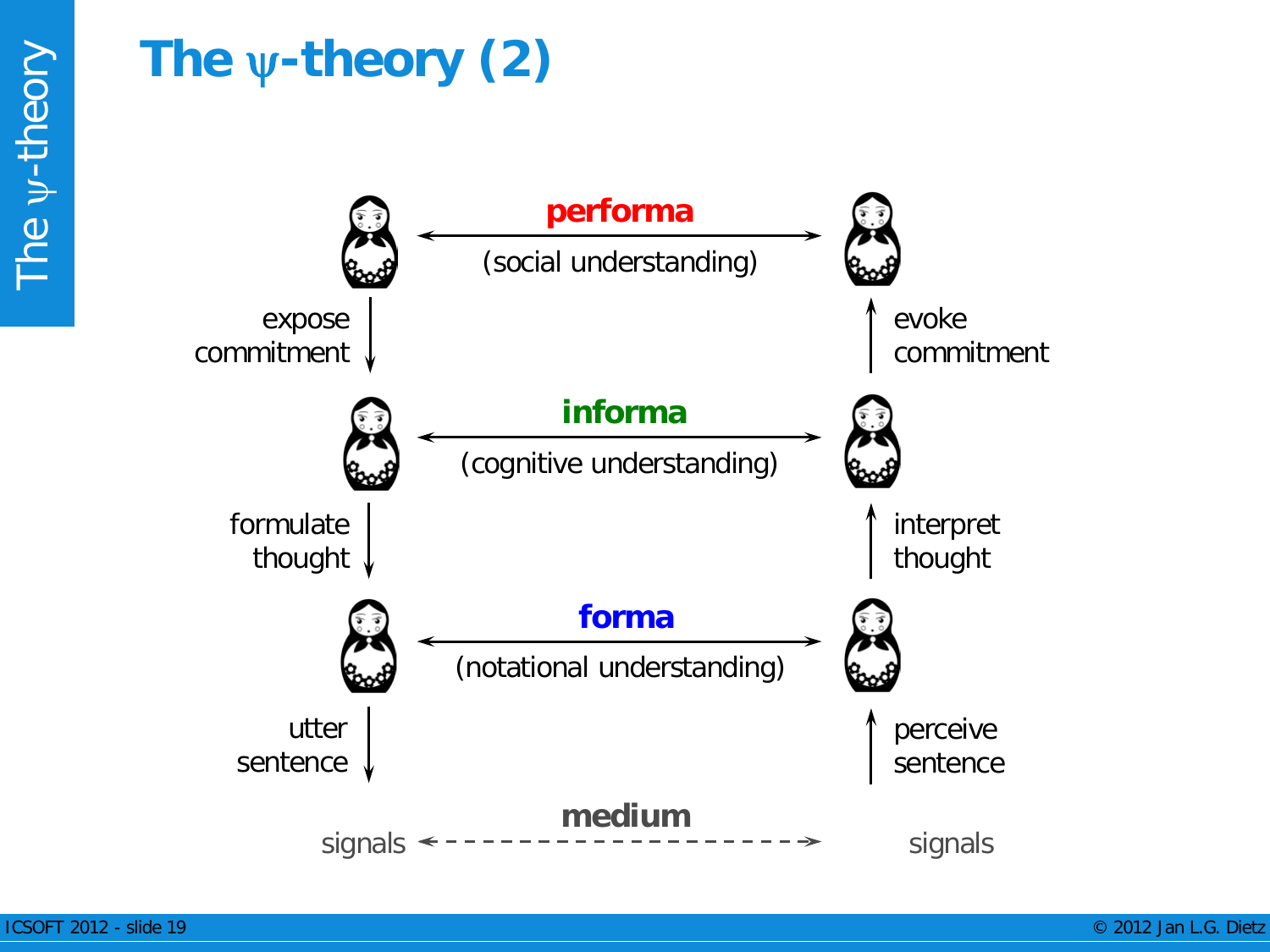#### **The transaction process**

In the **order phase**, the actors discuss the fact to be produced, and try to come to agreement

In the **execution phase**, the executor *produces* some fact

In the **result phase**, the actors discuss the fact that has been produced, and try to come to agreement



Asking for flowers Booking a hotel room Applying for membership Booking a car rental

> **Creating** Deciding Judging

Receiving the flowers Having stayed in he hotel Having become member Having rented a car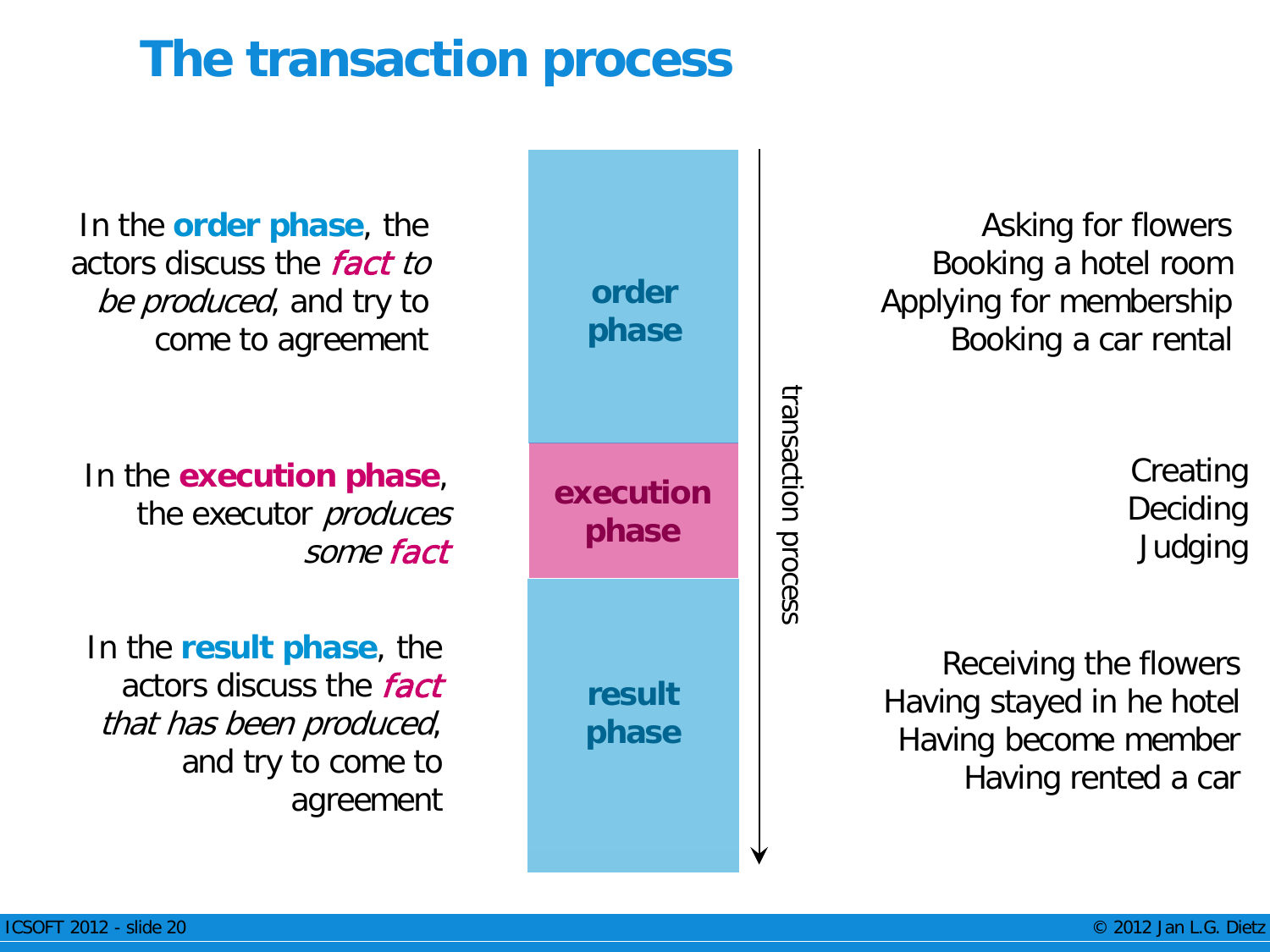

The

 $\Rightarrow$ 

-theory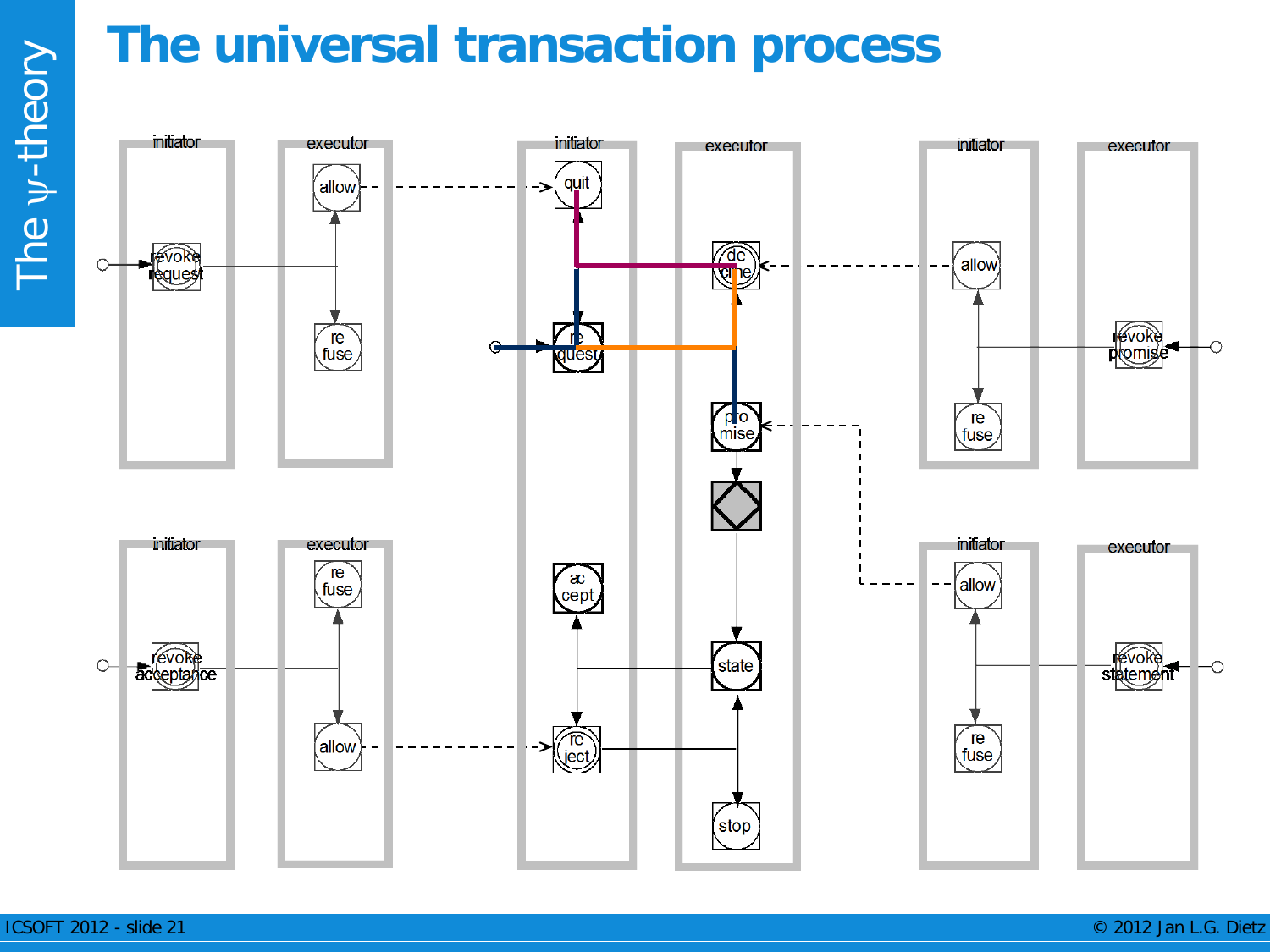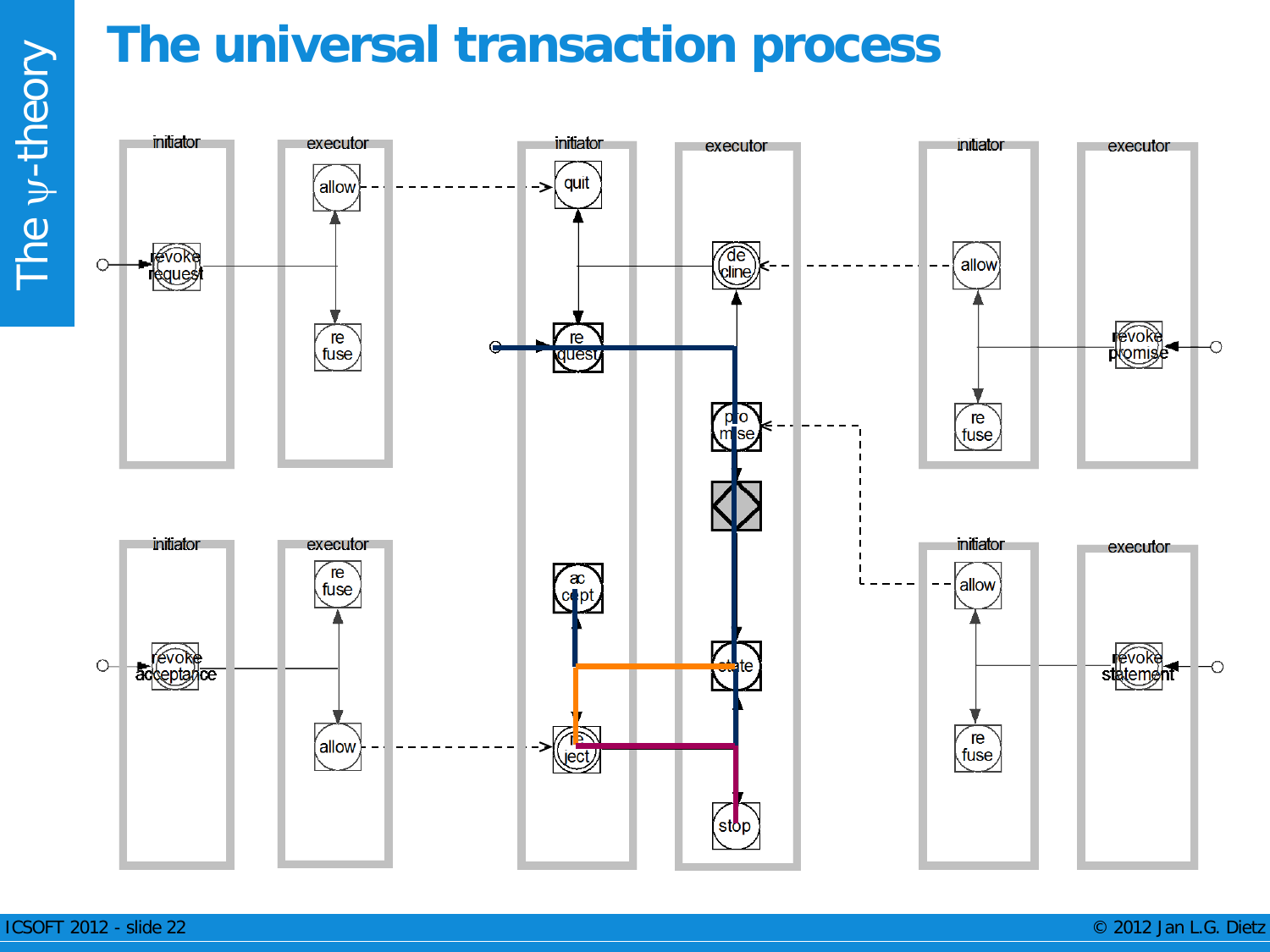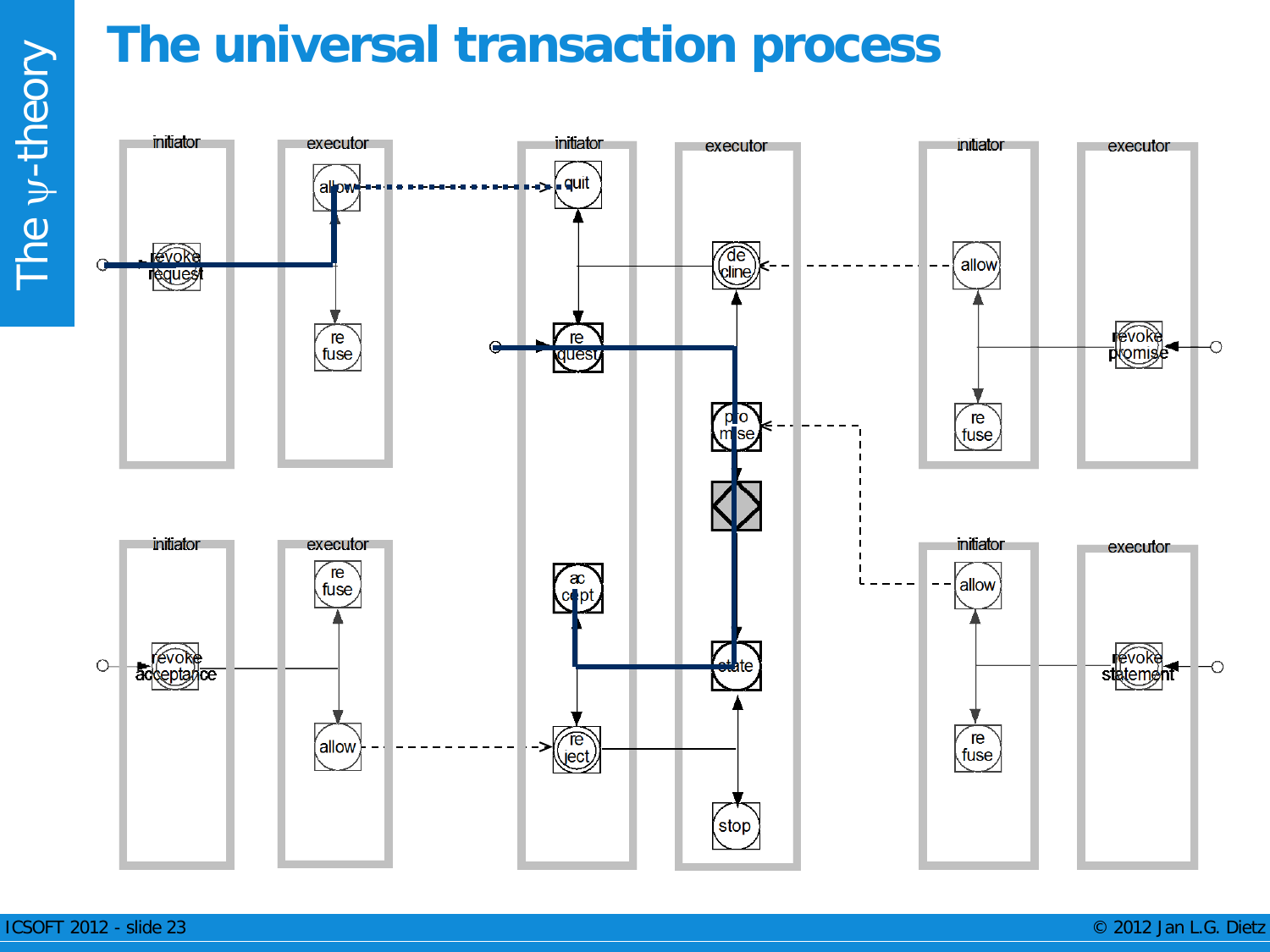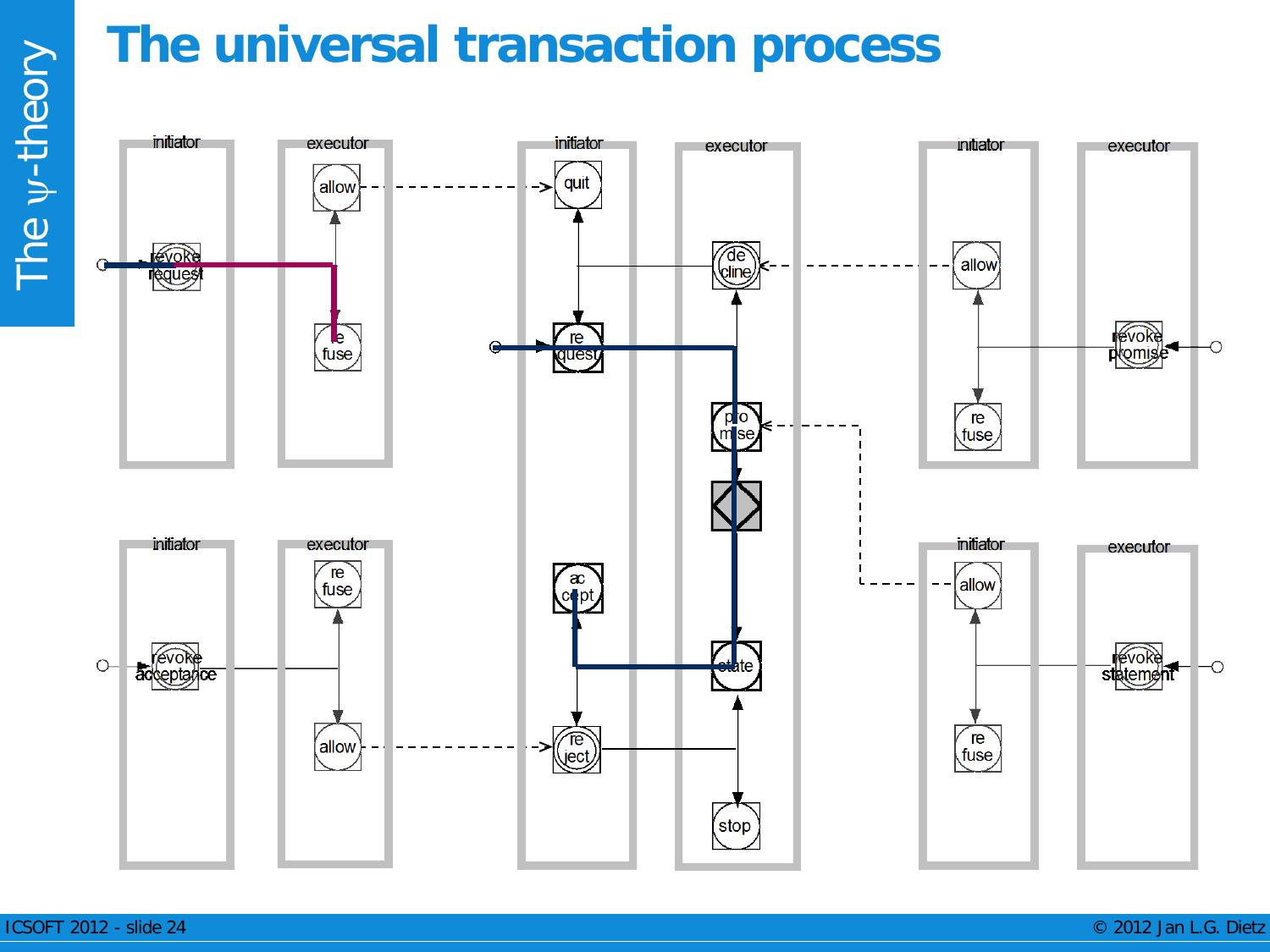#### **Non-verbal and tacit communication**

Alicia: I'd like to have a bouquet of red tulips

**Alicia : request : Celestine : order 387 is fulfilled**

**Setacinac***tust a moment* 

**Celestine : promise : Alicia : order 387 is fulfilled**

 $\epsilon$ eleatinde: here er $\epsilon$ the resuquet  $>$ 

**Celestine : state : Alicia : order 387 is fulfilled**

Alicia: Thanks **< tacit act >**

**Alicia : accept : Celestine : order 387 is fulfilled**

result

proposition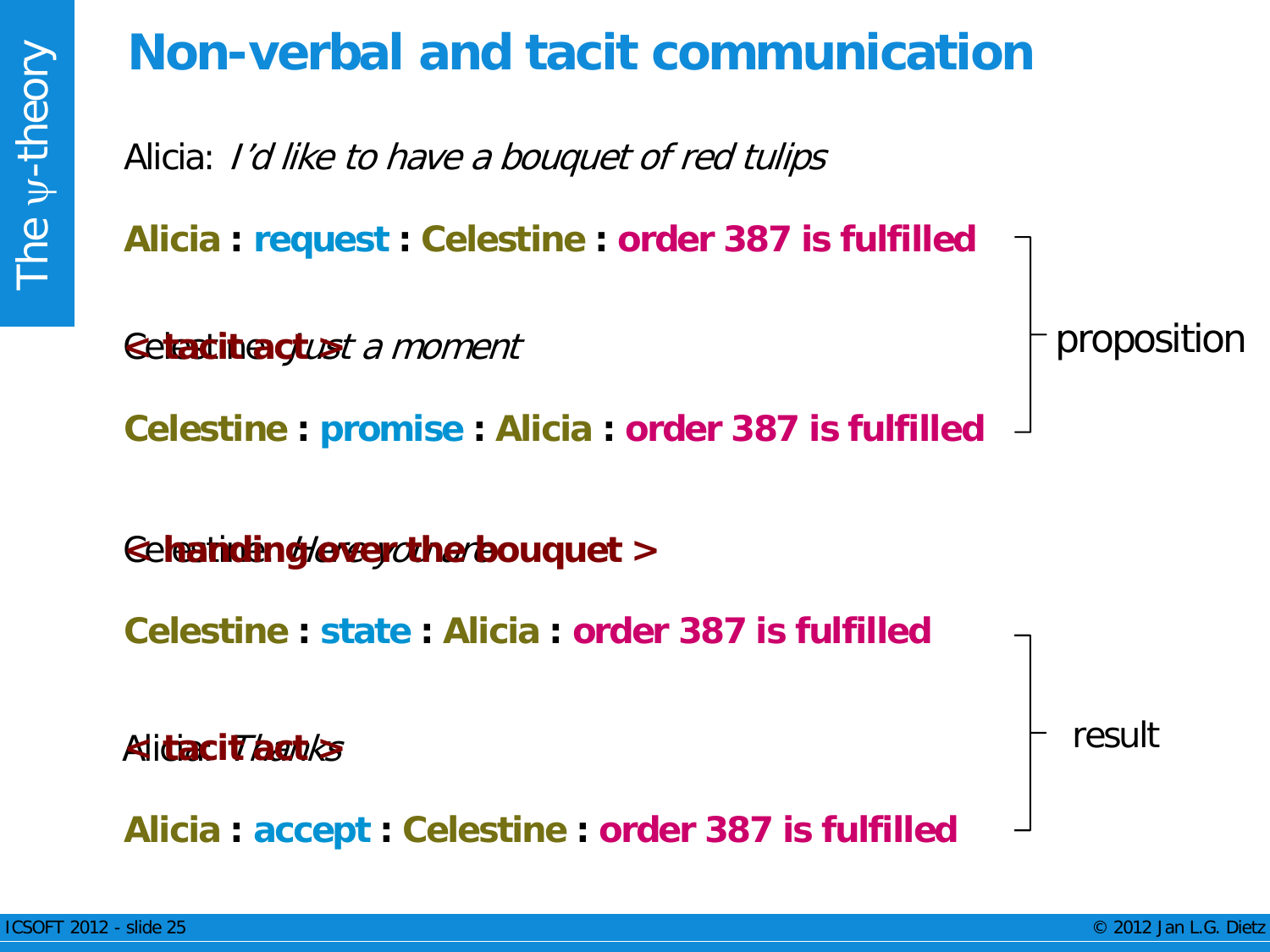#### **The building block of organizations**

Every (elementary) actor role is the executor of exactly one transaction kind, and initiator of 0, 1 or more transaction kinds.



Next to the *process* interpretation of the transaction symbol, there is the *state* interpretation:

it represents a *production bank* (containing production facts) and a *coordination bank* (containing coordination facts)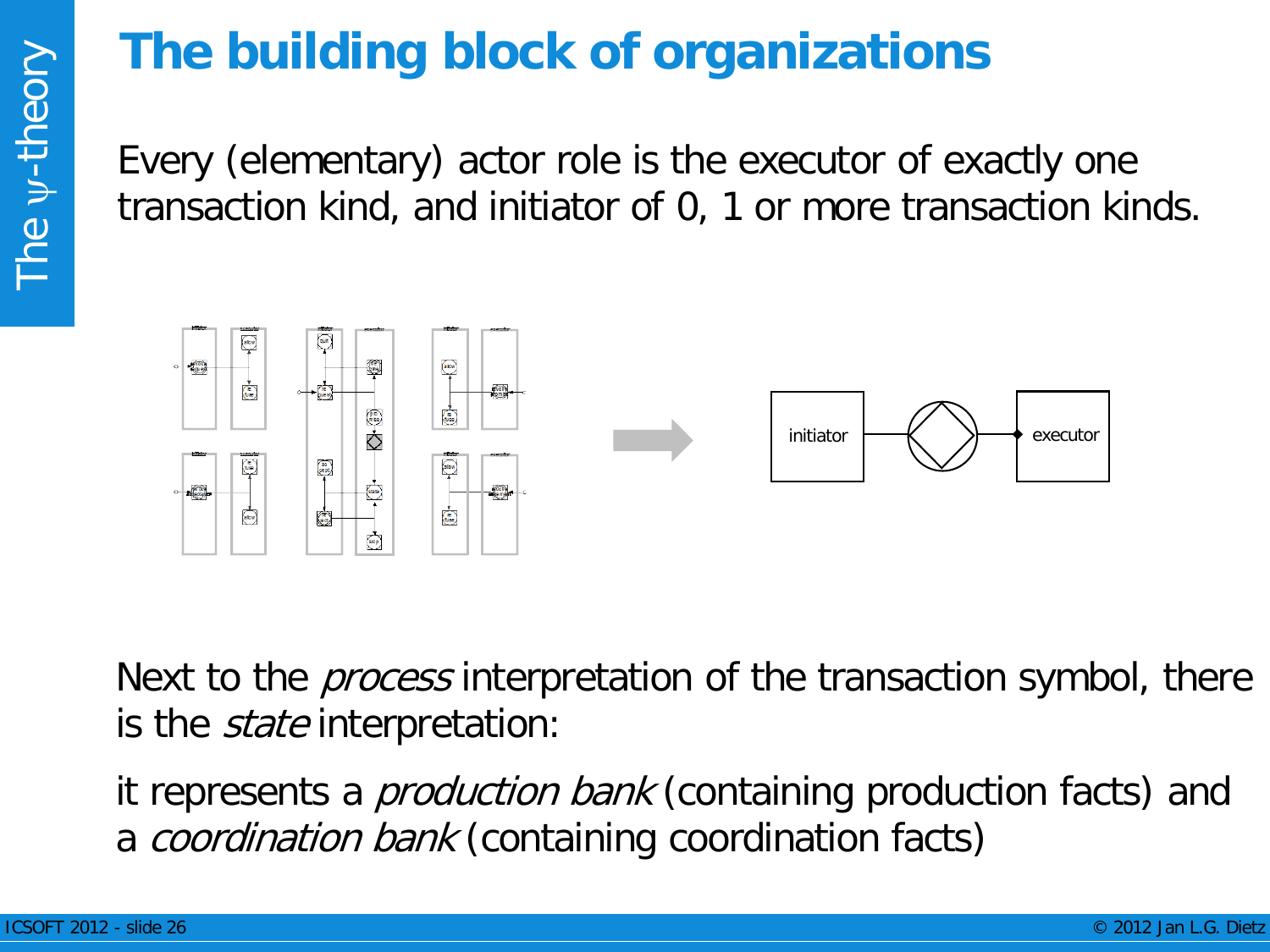#### **A business process is a tree of transactions**



Note. Component transactions may also be carried out in parallel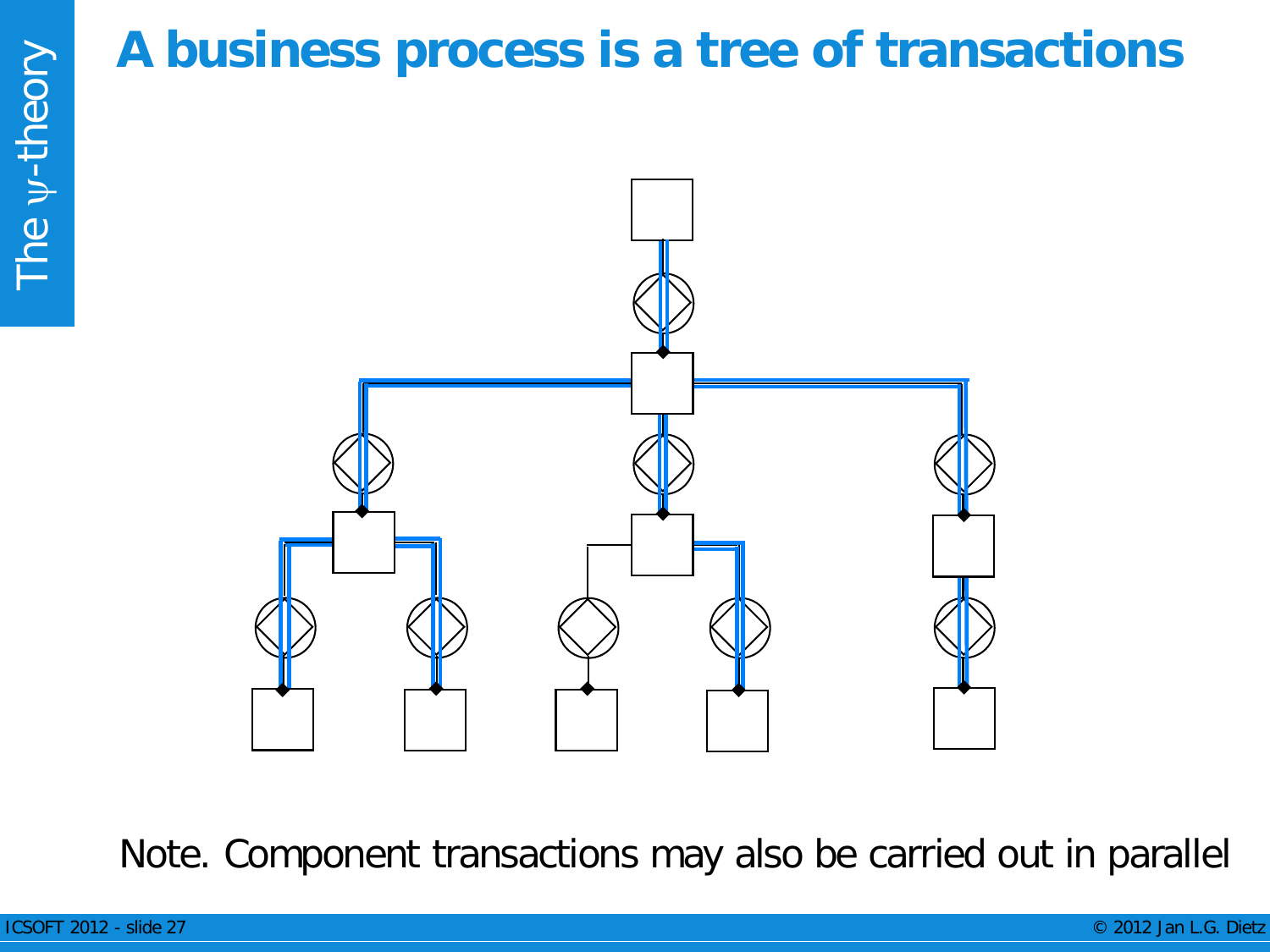## **The** ψ**-theory (3)**

The three human *abilities* also apply to *production*:

#### Performa

The ability to perform *original* production acts, such as to **create** (**manufacture**, **transport**, **observe**)**, decide**, and **judge**.

#### Informa

The ability to perform *informational* production acts, such as to **remember**, **recall**, and **compute**.

#### Forma

The ability to perform *documental* production acts, such as to **store**, **retrieve**, **transmit**, and **copy** sentences and documents.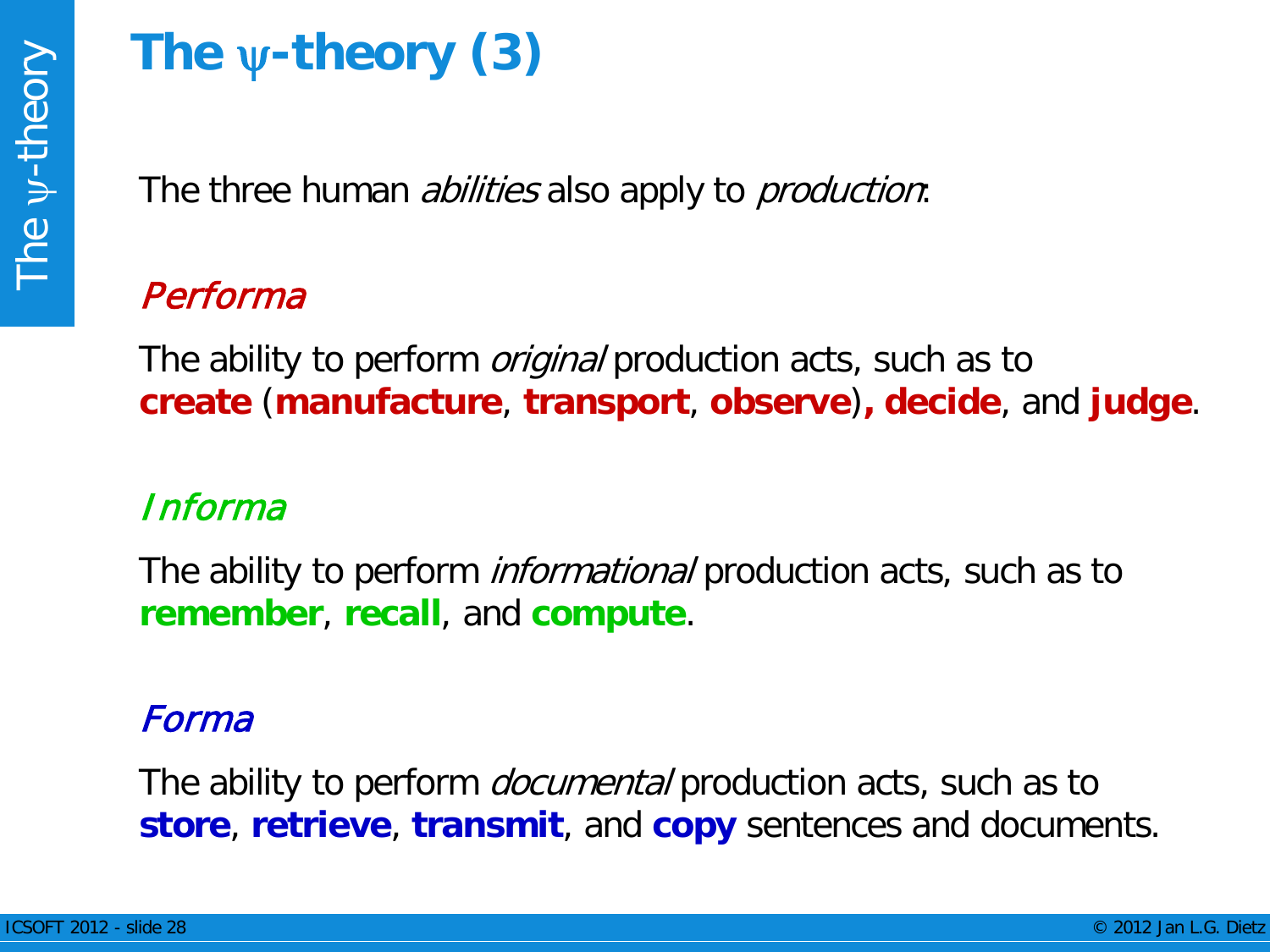#### **The essential model (1)**

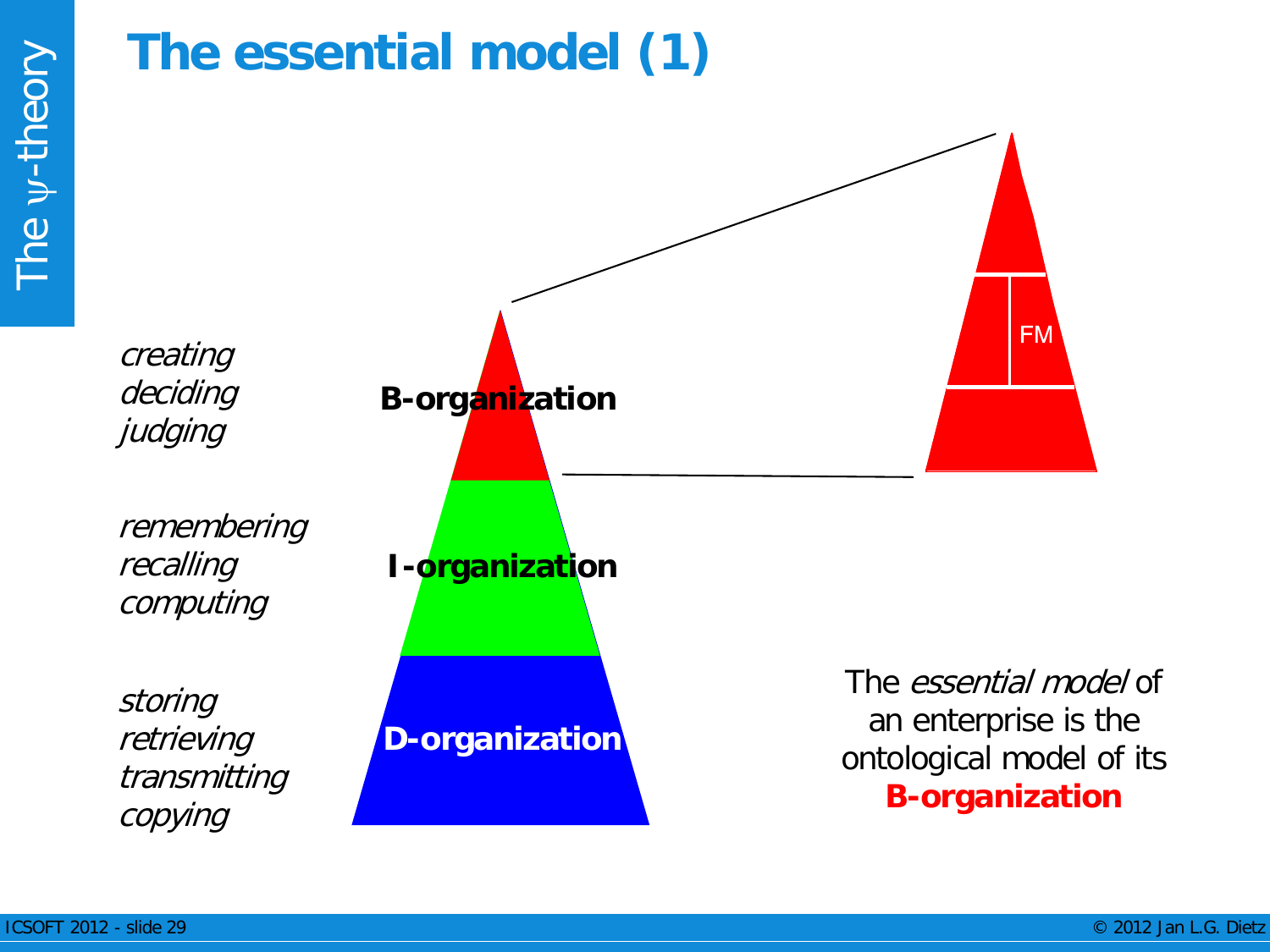#### **The essential model (2)**

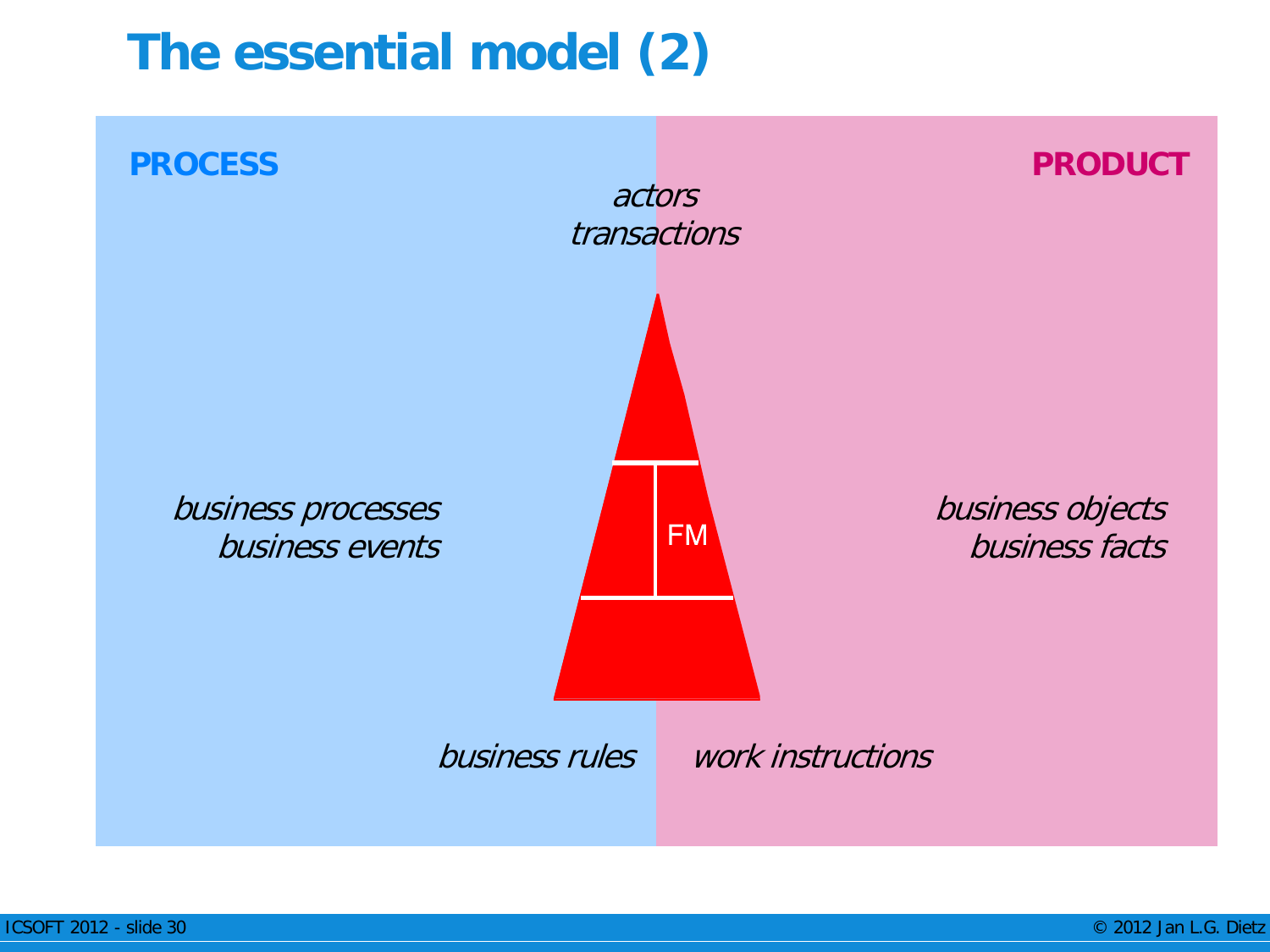#### **Outline**

Model Driven Engineering

System Design (τ-theory)

Enterprise Ontology (ψ-theory)

#### **DEMOP**

**Conclusions**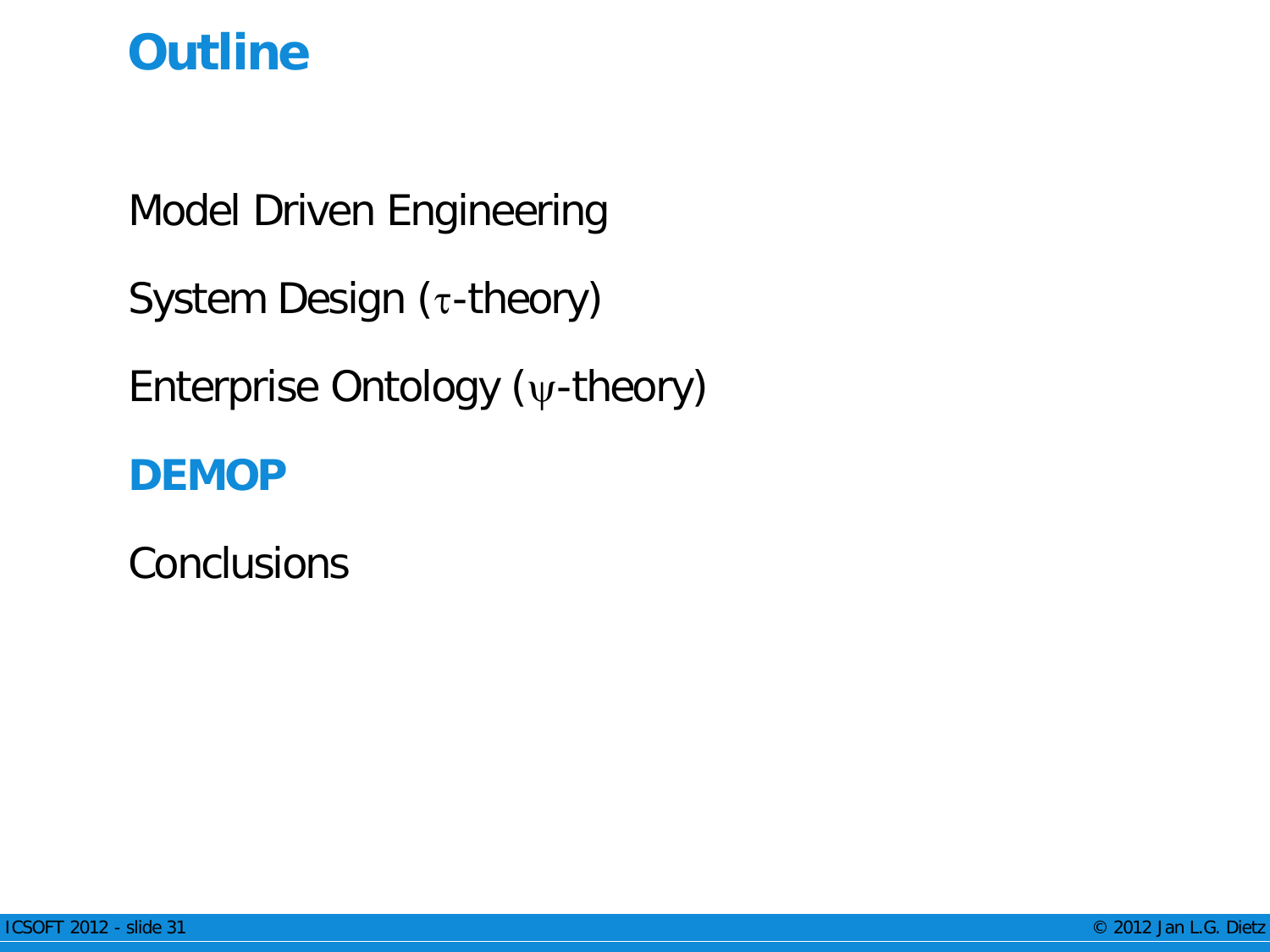### **DEMO: Design and Engineering Methodology for Organizations**

DEMO is the pioneering methodology of Enterprise Engineering.

The *paradigm* of Enterprise Engineering is that enterprises are designed systems, and thus can be re-designed and re-engineered in order to bring about changes as and when needed.

Every Enterprise Information System is some implementation of the essential model (DEMO model) of *some* enterprise.

DEMOP is a DEMO based generator for Enterprise Information Systems, developed by *Steven van Kervel* (director of ForMetis)

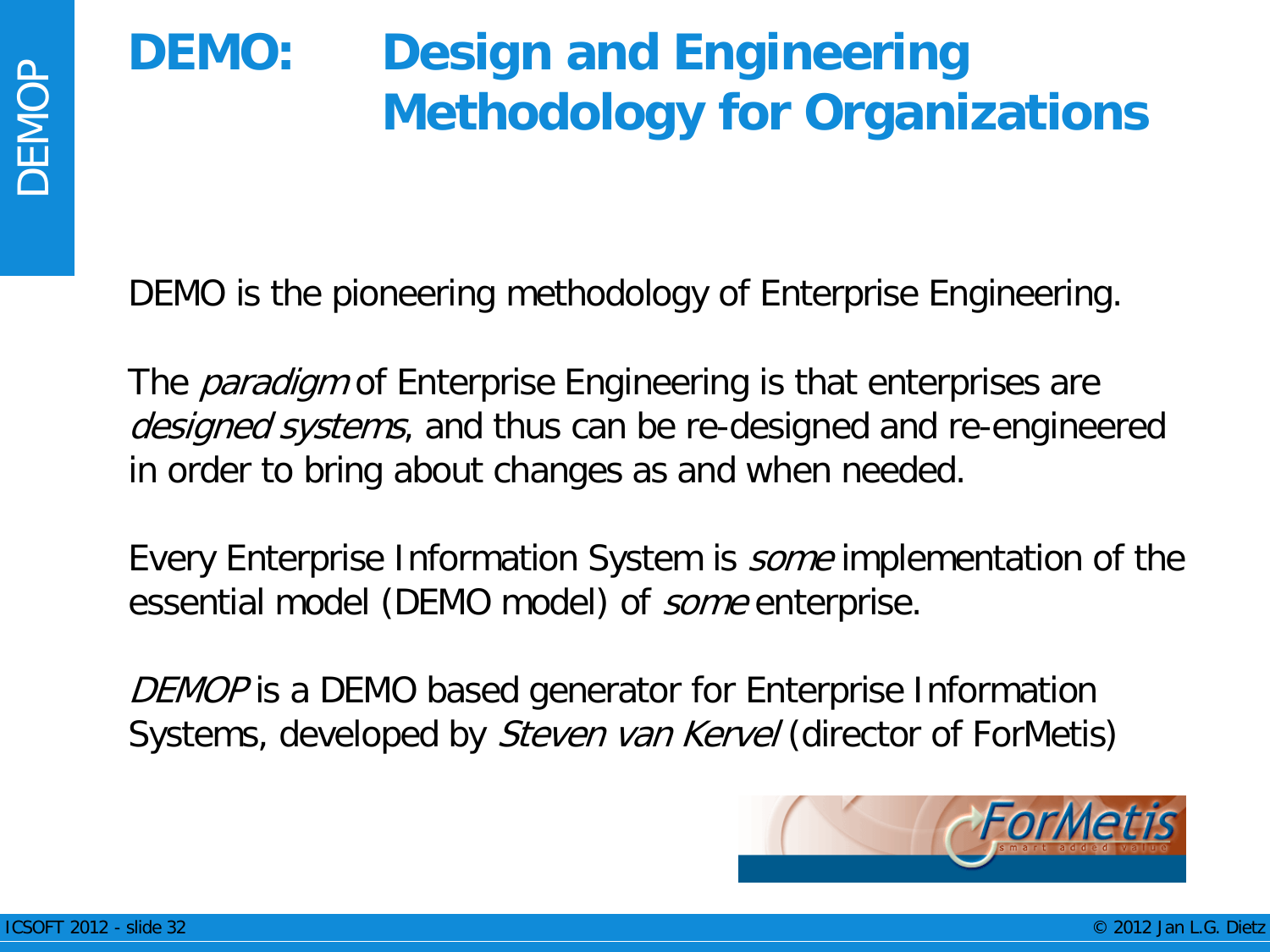#### **DEMOP – modeling mode**

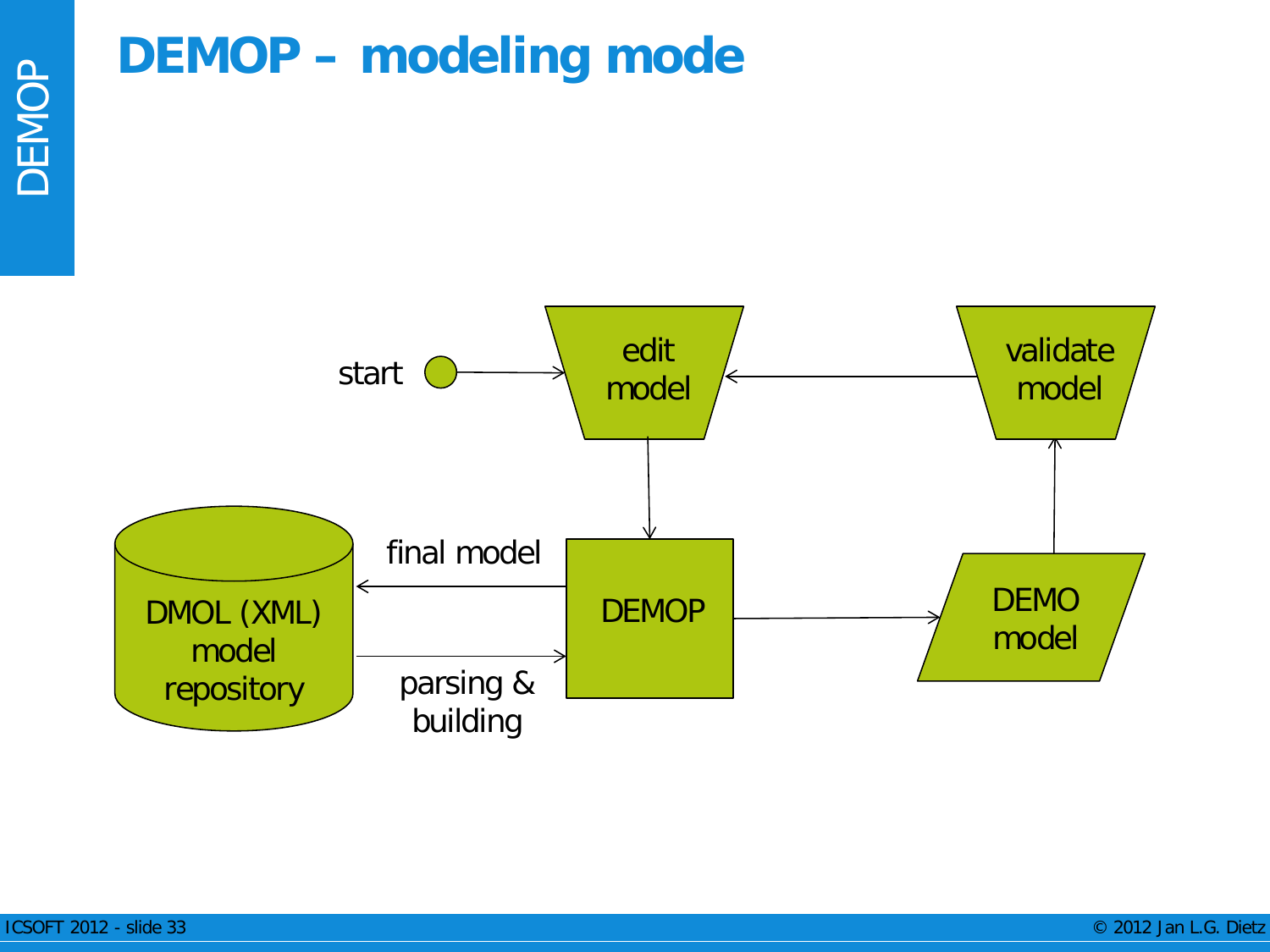#### **DEMOP – production mode**

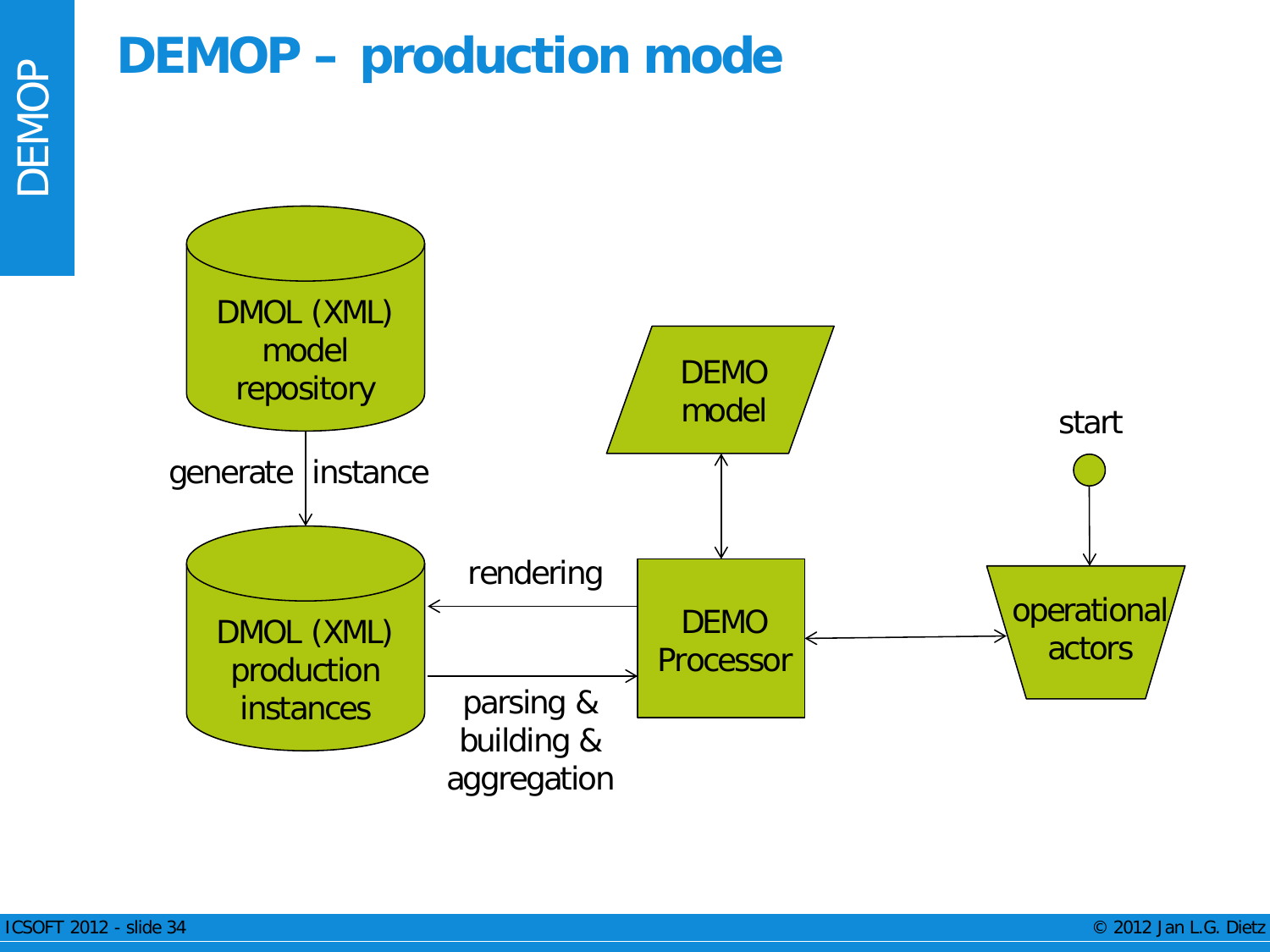#### **What does DEMOP achieve?**

![](_page_34_Figure_2.jpeg)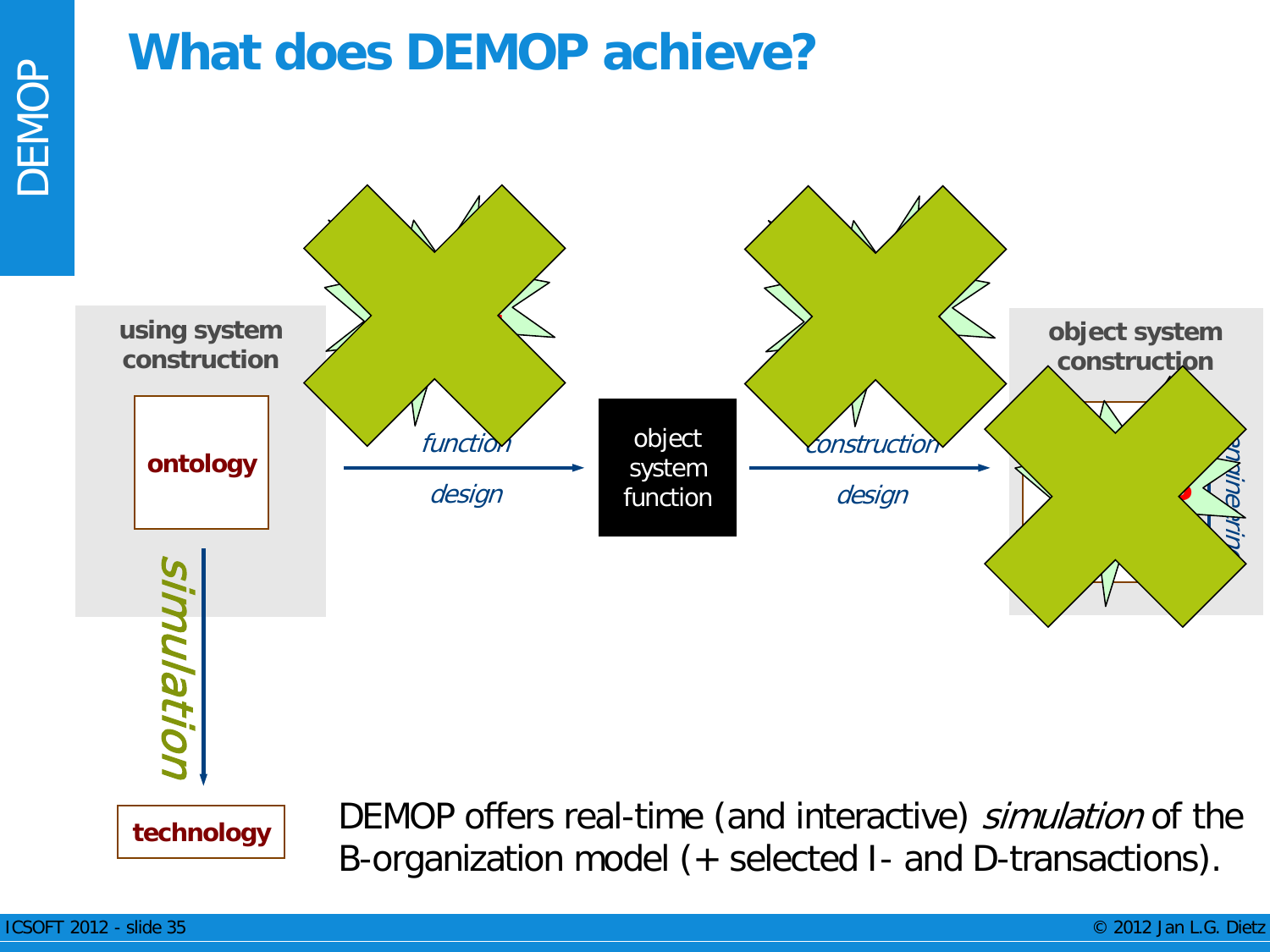#### **Outline**

Model Driven Engineering

System Design (τ-theory)

Enterprise Ontology (ψ-theory)

DEMOP

**Conclusions**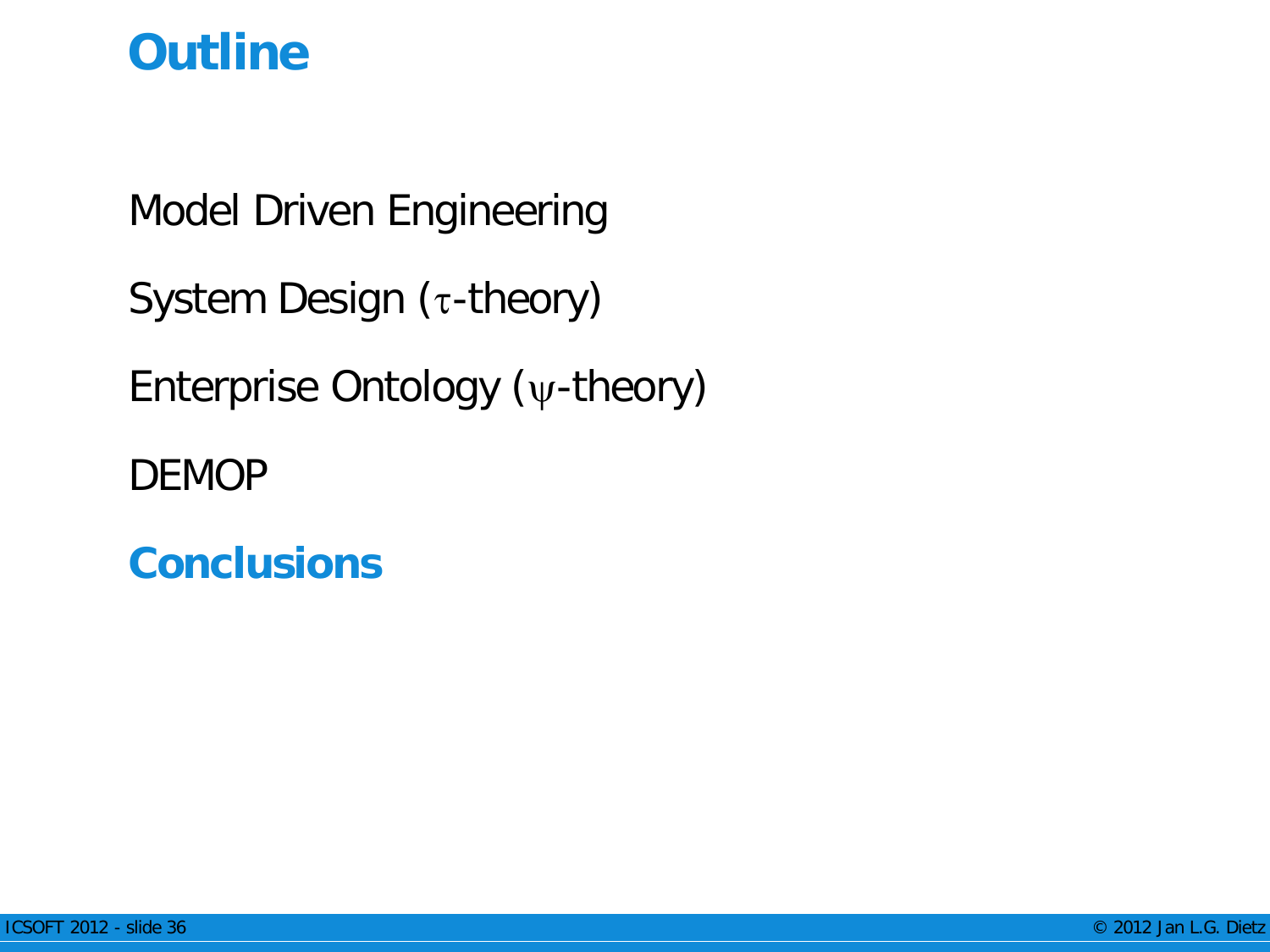#### **Conclusions**

- Current approaches to MDE are quite error prone.
- Because of its being fully rooted in the  $\psi$ -theory, DEMO delivers coherent, consistent, comprehensive, and concise 'domain models'.
- DEMOP eliminates three crucial kinds of design errors:
	- Function design errors
	- Construction design errors
	- Implementation design errors
- DEMOP shows what the next generation EIS (including ERP and WFM systems) could be.